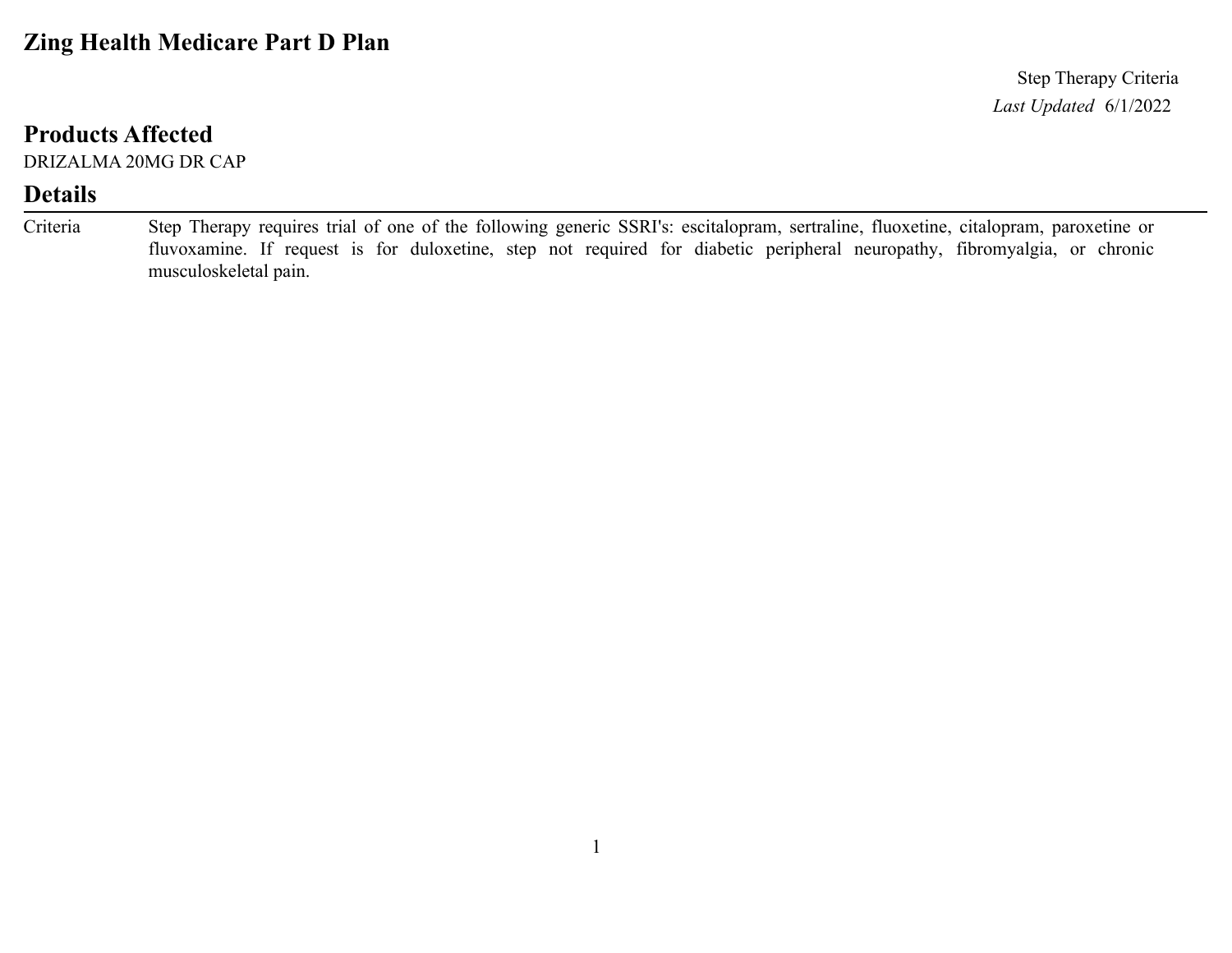DRIZALMA 30MG DR CAP

| Criteria | Step Therapy requires trial of one of the following generic SSRI's: escitalopram, sertraline, fluoxetine, citalopram, paroxetine or |
|----------|-------------------------------------------------------------------------------------------------------------------------------------|
|          | fluvoxamine. If request is for duloxetine, step not required for diabetic peripheral neuropathy, fibromyalgia, or chronic           |
|          | musculoskeletal pain.                                                                                                               |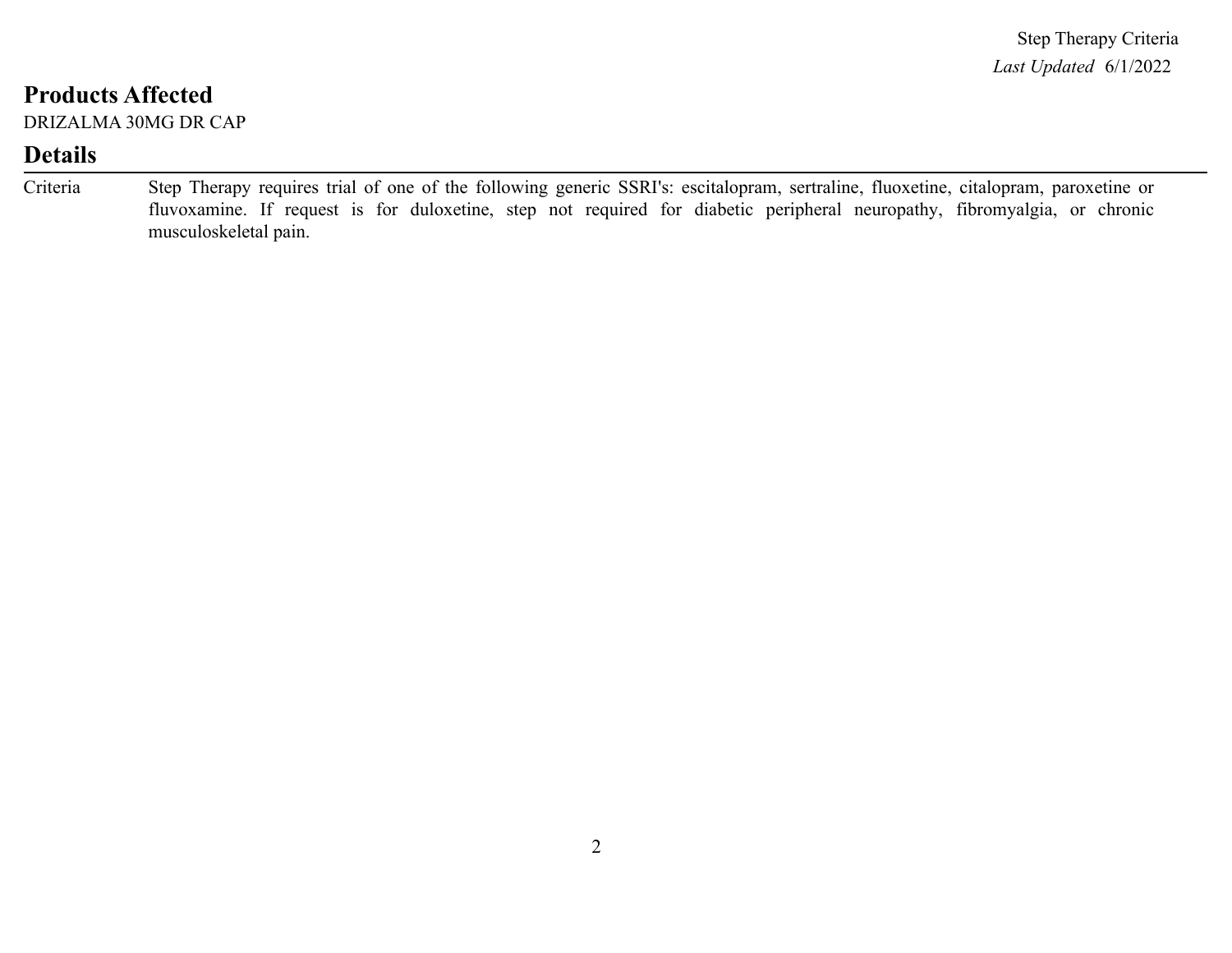DRIZALMA 40MG DR CAP

| Criteria | Step Therapy requires trial of one of the following generic SSRI's: escitalopram, sertraline, fluoxetine, citalopram, paroxetine or |
|----------|-------------------------------------------------------------------------------------------------------------------------------------|
|          | fluvoxamine. If request is for duloxetine, step not required for diabetic peripheral neuropathy, fibromyalgia, or chronic           |
|          | musculoskeletal pain.                                                                                                               |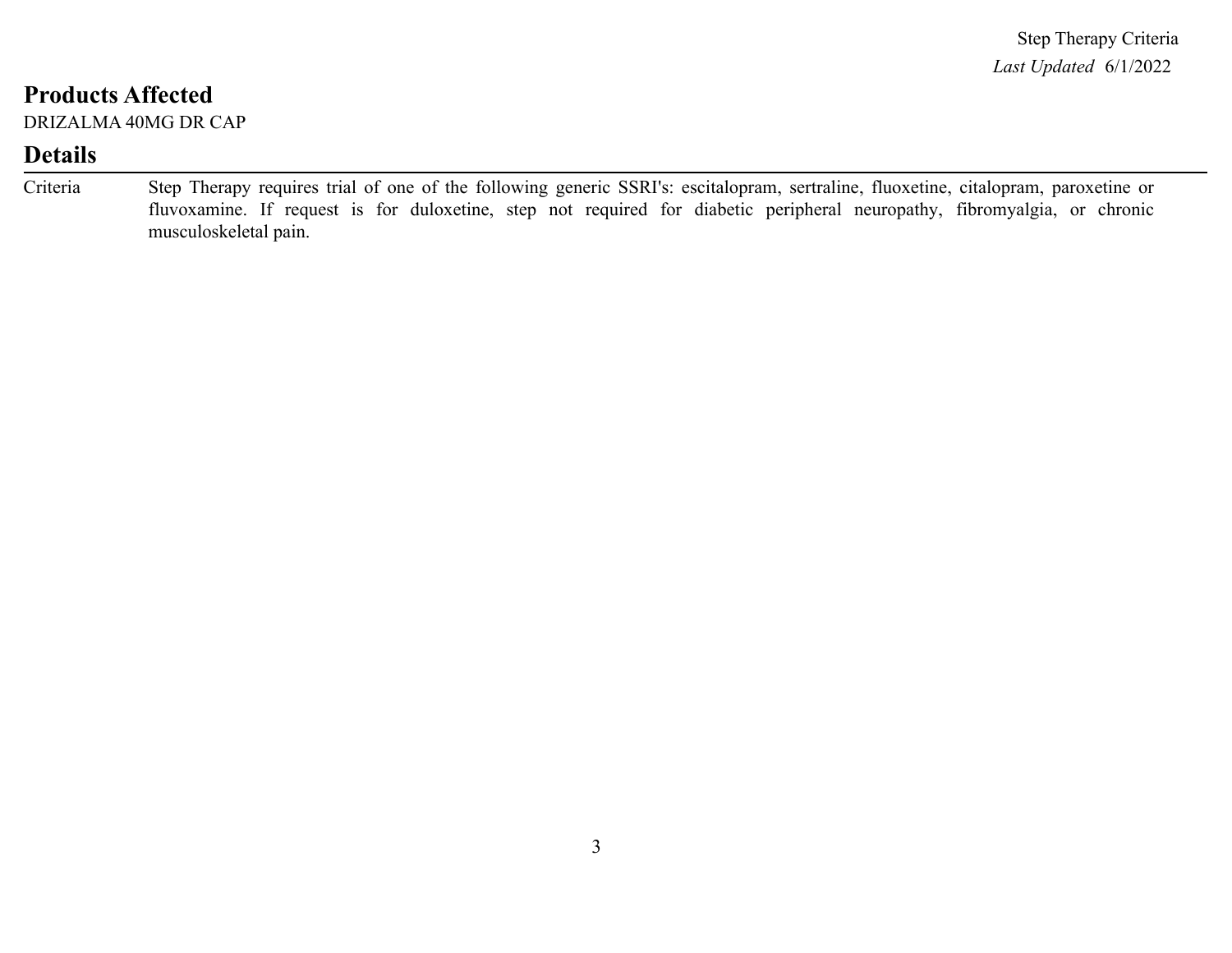DRIZALMA 60MG DR CAP

| Criteria | Step Therapy requires trial of one of the following generic SSRI's: escitalopram, sertraline, fluoxetine, citalopram, paroxetine or |
|----------|-------------------------------------------------------------------------------------------------------------------------------------|
|          | fluvoxamine. If request is for duloxetine, step not required for diabetic peripheral neuropathy, fibromyalgia, or chronic           |
|          | musculoskeletal pain.                                                                                                               |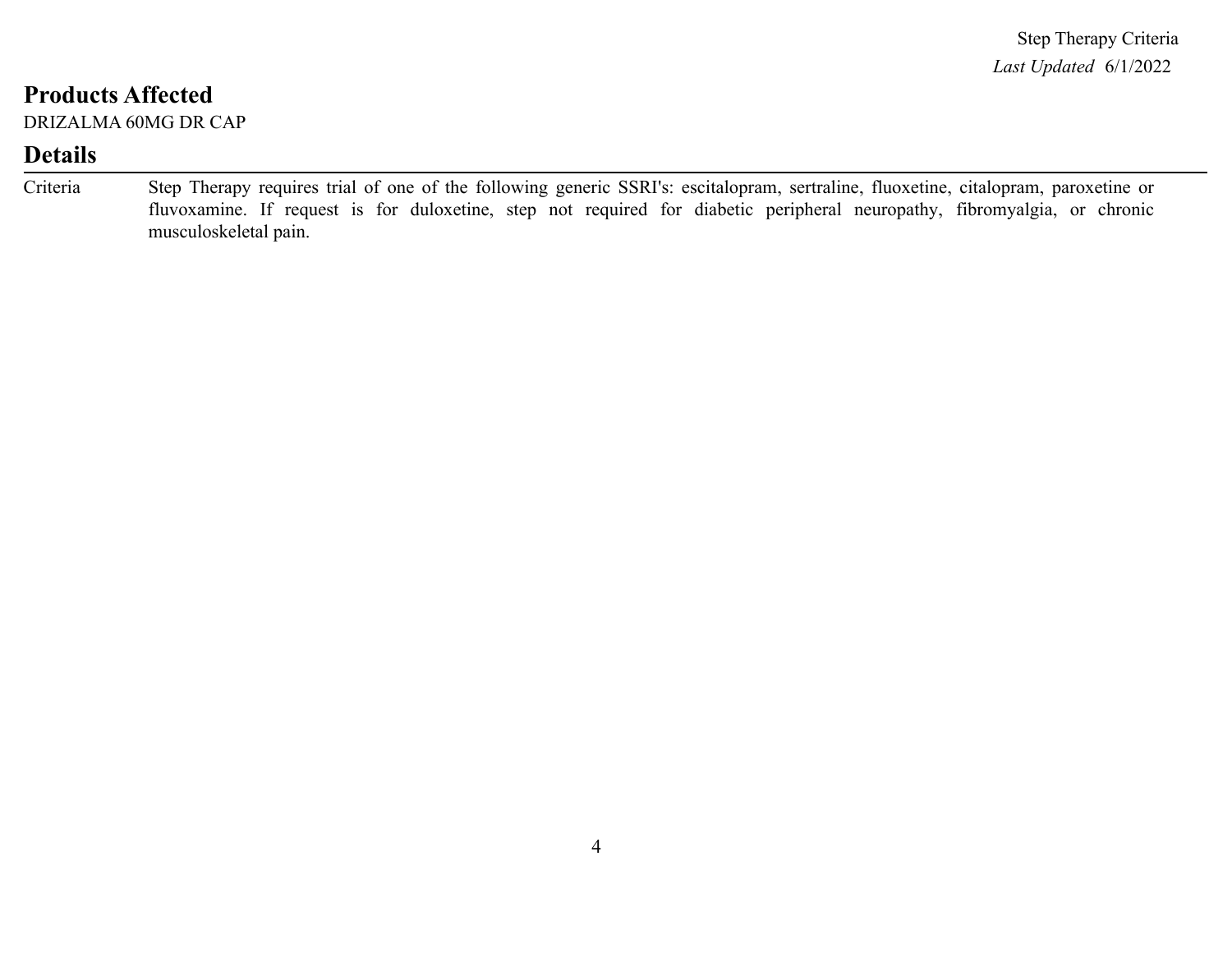EMSAM 12MG/24HR PATCH

| Criteria | Step Therapy requires trial of one of the following generic SSRI's: escitalopram, sertraline, fluoxetine, citalopram, paroxetine or |
|----------|-------------------------------------------------------------------------------------------------------------------------------------|
|          | fluvoxamine. If request is for duloxetine, step not required for diabetic peripheral neuropathy, fibromyalgia, or chronic           |
|          | musculoskeletal pain.                                                                                                               |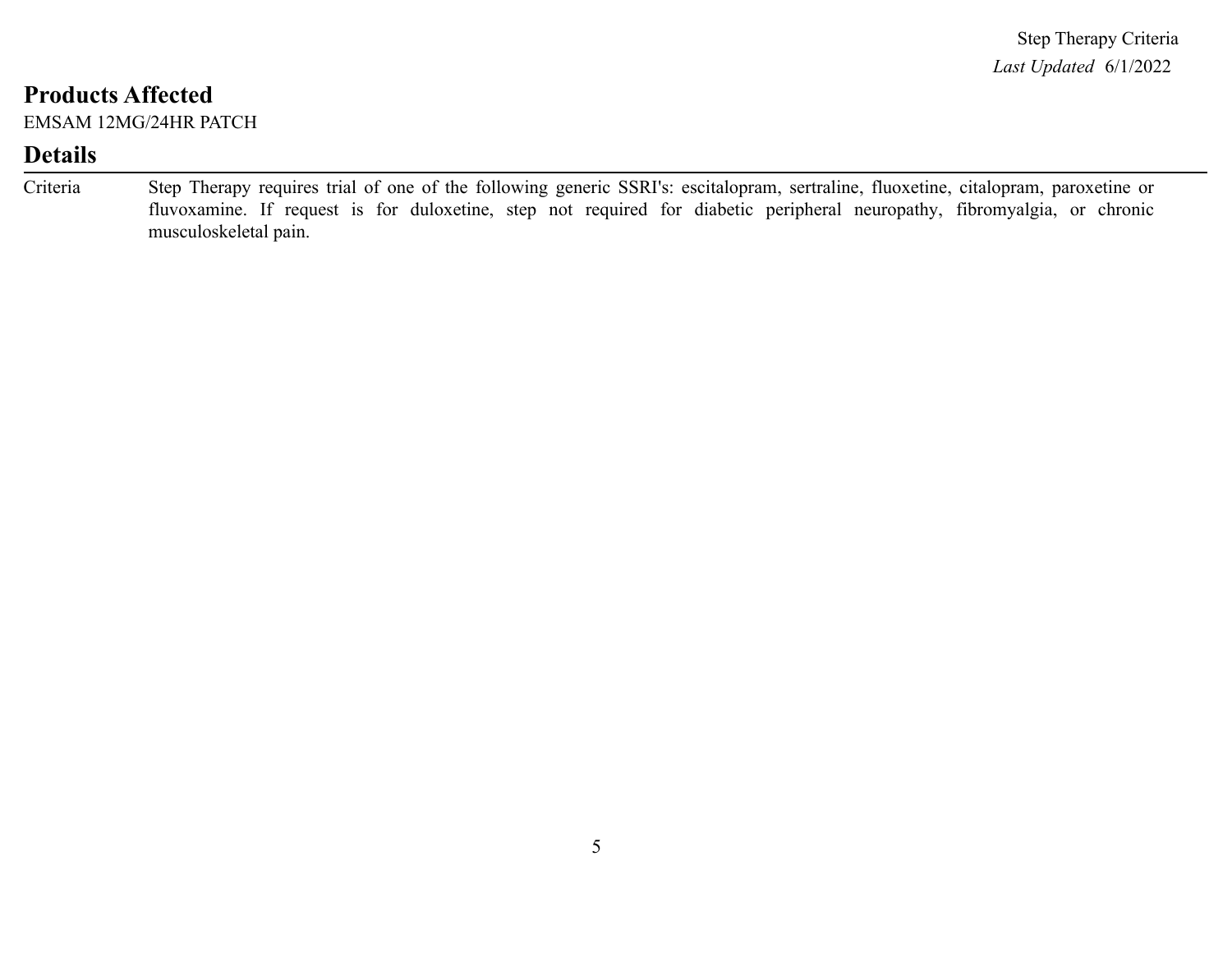EMSAM 6MG/24HR PATCH

| Criteria | Step Therapy requires trial of one of the following generic SSRI's: escitalopram, sertraline, fluoxetine, citalopram, paroxetine or |
|----------|-------------------------------------------------------------------------------------------------------------------------------------|
|          | fluvoxamine. If request is for duloxetine, step not required for diabetic peripheral neuropathy, fibromyalgia, or chronic           |
|          | musculoskeletal pain.                                                                                                               |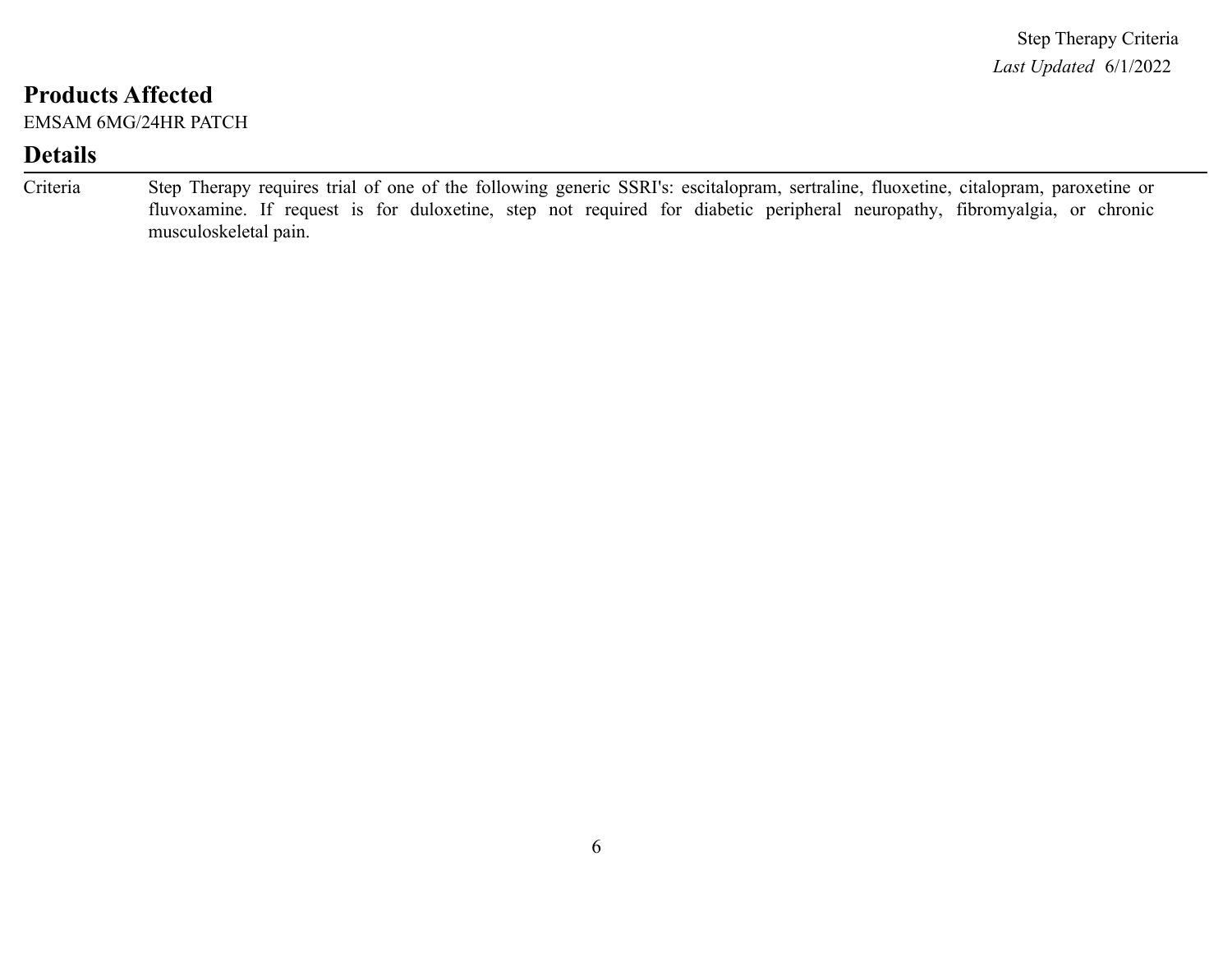EMSAM 9MG/24HR PATCH

| Criteria | Step Therapy requires trial of one of the following generic SSRI's: escitalopram, sertraline, fluoxetine, citalopram, paroxetine or |
|----------|-------------------------------------------------------------------------------------------------------------------------------------|
|          | fluvoxamine. If request is for duloxetine, step not required for diabetic peripheral neuropathy, fibromyalgia, or chronic           |
|          | musculoskeletal pain.                                                                                                               |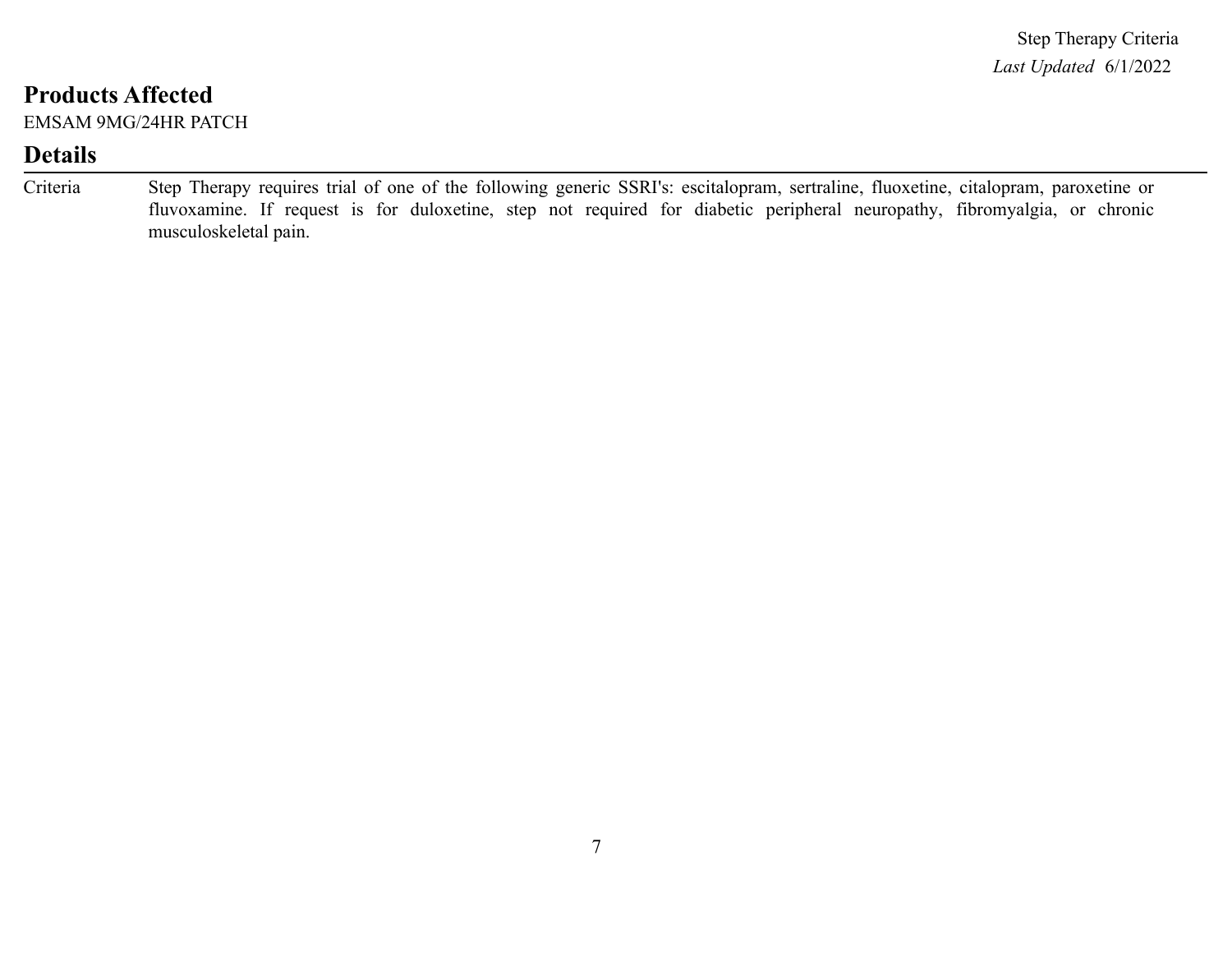ESTRING 2MG (7.5 MCG/24HR) VAGINAL SYSTEM

### **Details**

Criteria Step Therapy requires trial of PREMARIN VAGINAL CREAM OR generic estradiol vaginal cream.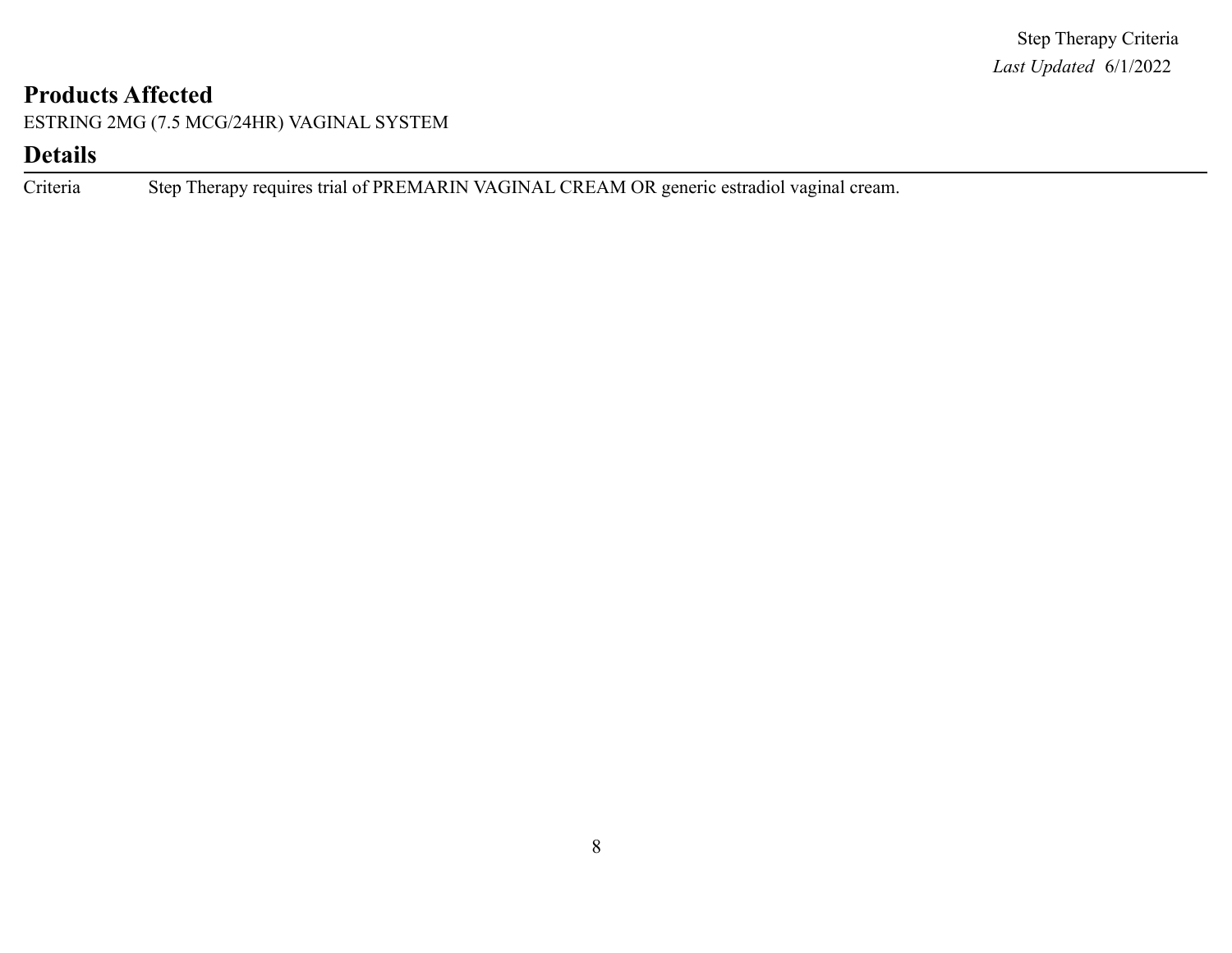febuxostat 40mg tab

# **Details**

Criteria Step Therapy requires trial of generic allopurinol.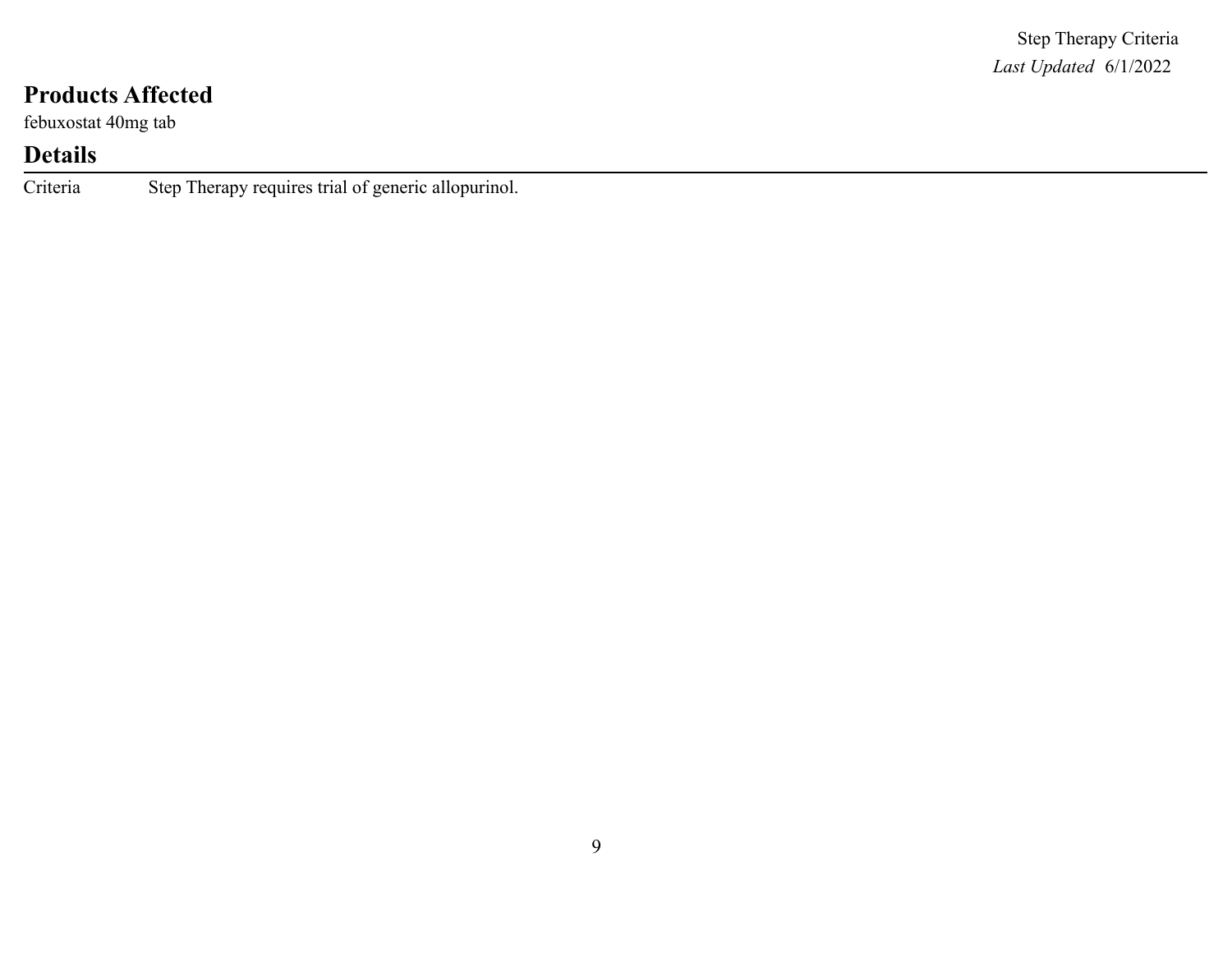febuxostat 80mg tab

# **Details**

Criteria Step Therapy requires trial of generic allopurinol.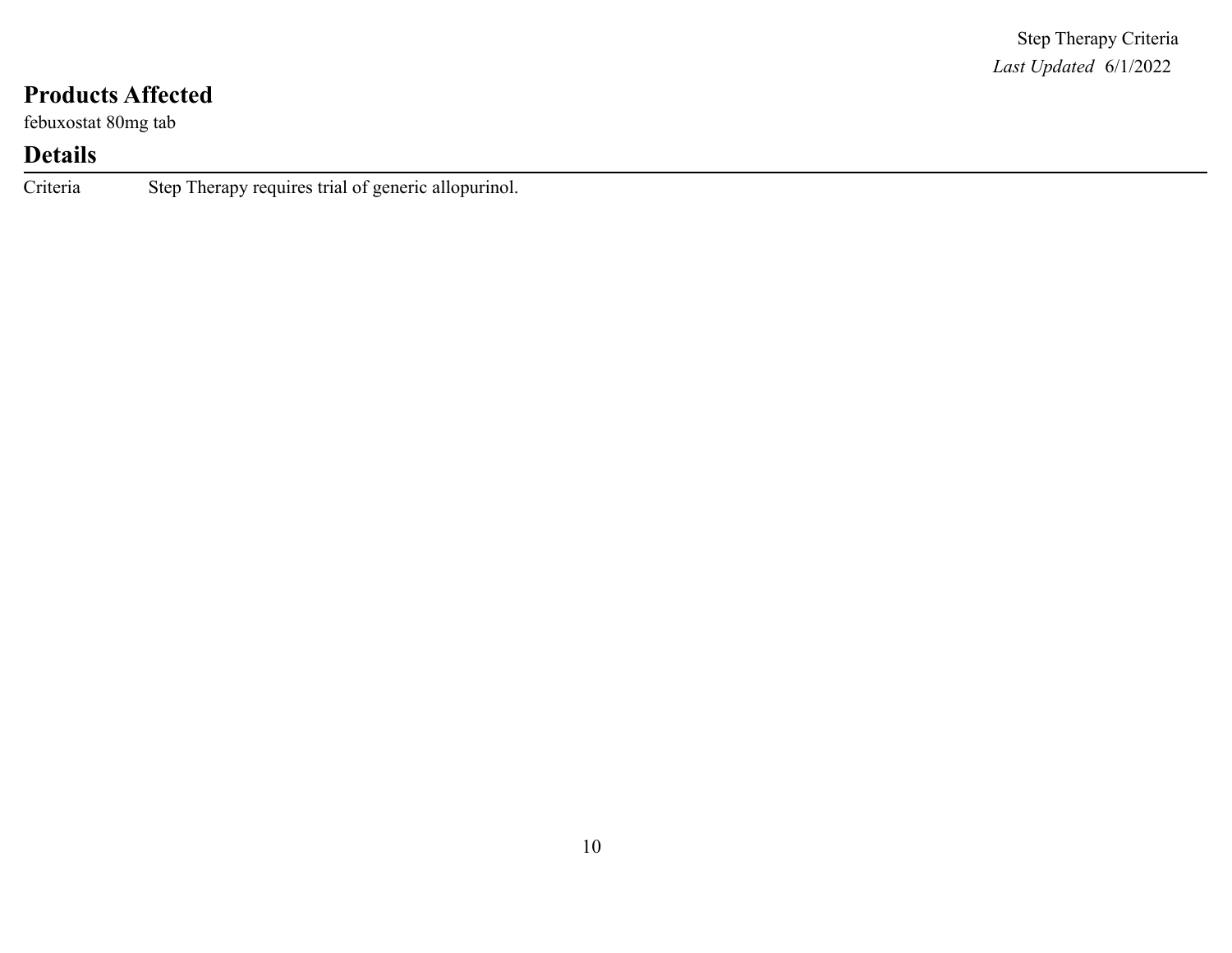FEMRING 0.05MG/24HR VAGINAL SYSTEM

### **Details**

Criteria Step Therapy requires trial of PREMARIN VAGINAL CREAM OR generic estradiol vaginal cream.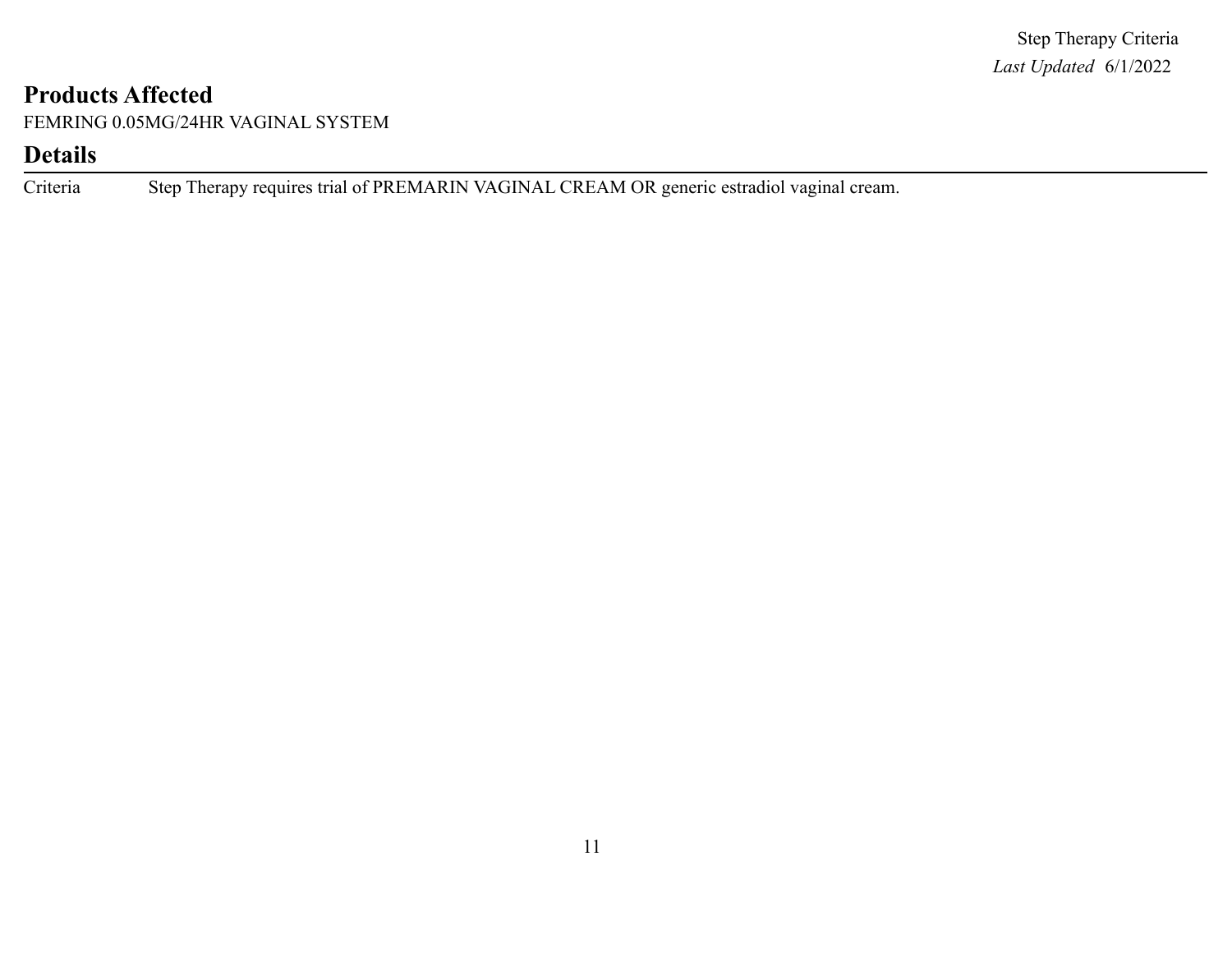FEMRING 0.1MG/24HR VAGINAL SYSTEM

#### **Details**

Criteria Step Therapy requires trial of PREMARIN VAGINAL CREAM OR generic estradiol vaginal cream.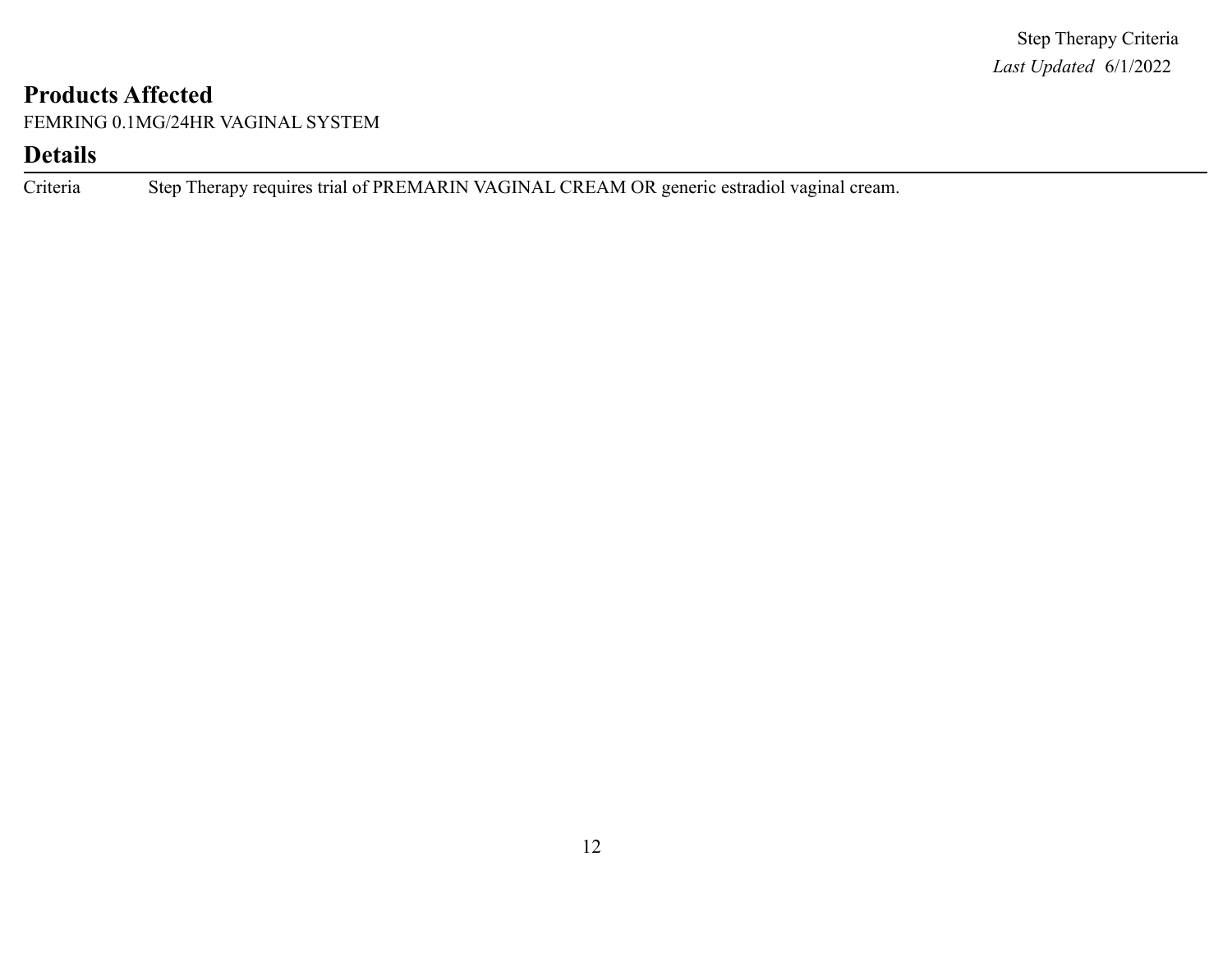FETZIMA 120MG ER CAP

| Criteria | Step Therapy requires trial of one of the following generic SSRI's: escitalopram, sertraline, fluoxetine, citalopram, paroxetine or |
|----------|-------------------------------------------------------------------------------------------------------------------------------------|
|          | fluvoxamine. If request is for duloxetine, step not required for diabetic peripheral neuropathy, fibromyalgia, or chronic           |
|          | musculoskeletal pain.                                                                                                               |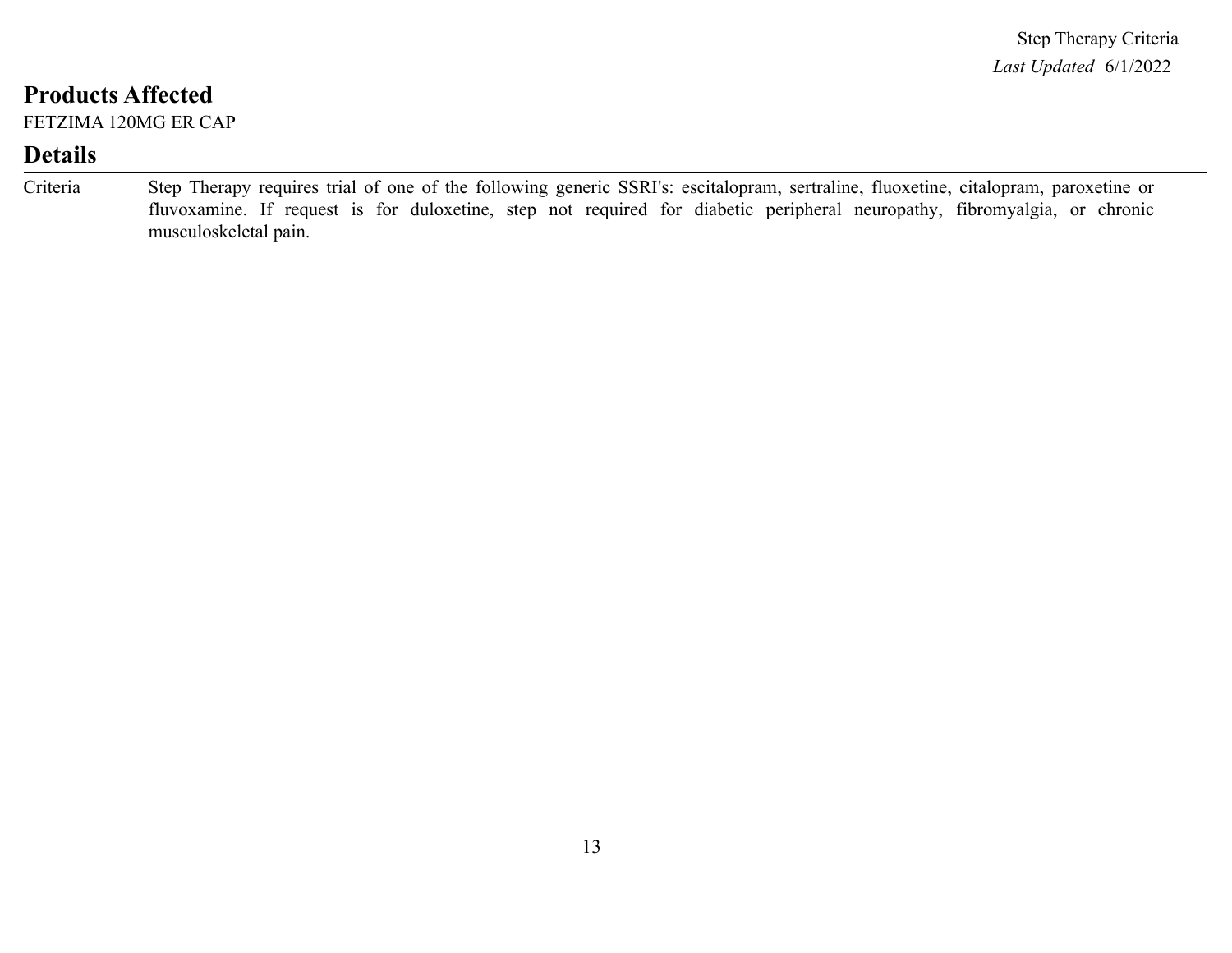FETZIMA 20MG ER CAP

| Criteria | Step Therapy requires trial of one of the following generic SSRI's: escitalopram, sertraline, fluoxetine, citalopram, paroxetine or |  |
|----------|-------------------------------------------------------------------------------------------------------------------------------------|--|
|          | fluvoxamine. If request is for duloxetine, step not required for diabetic peripheral neuropathy, fibromyalgia, or chronic           |  |
|          | musculoskeletal pain.                                                                                                               |  |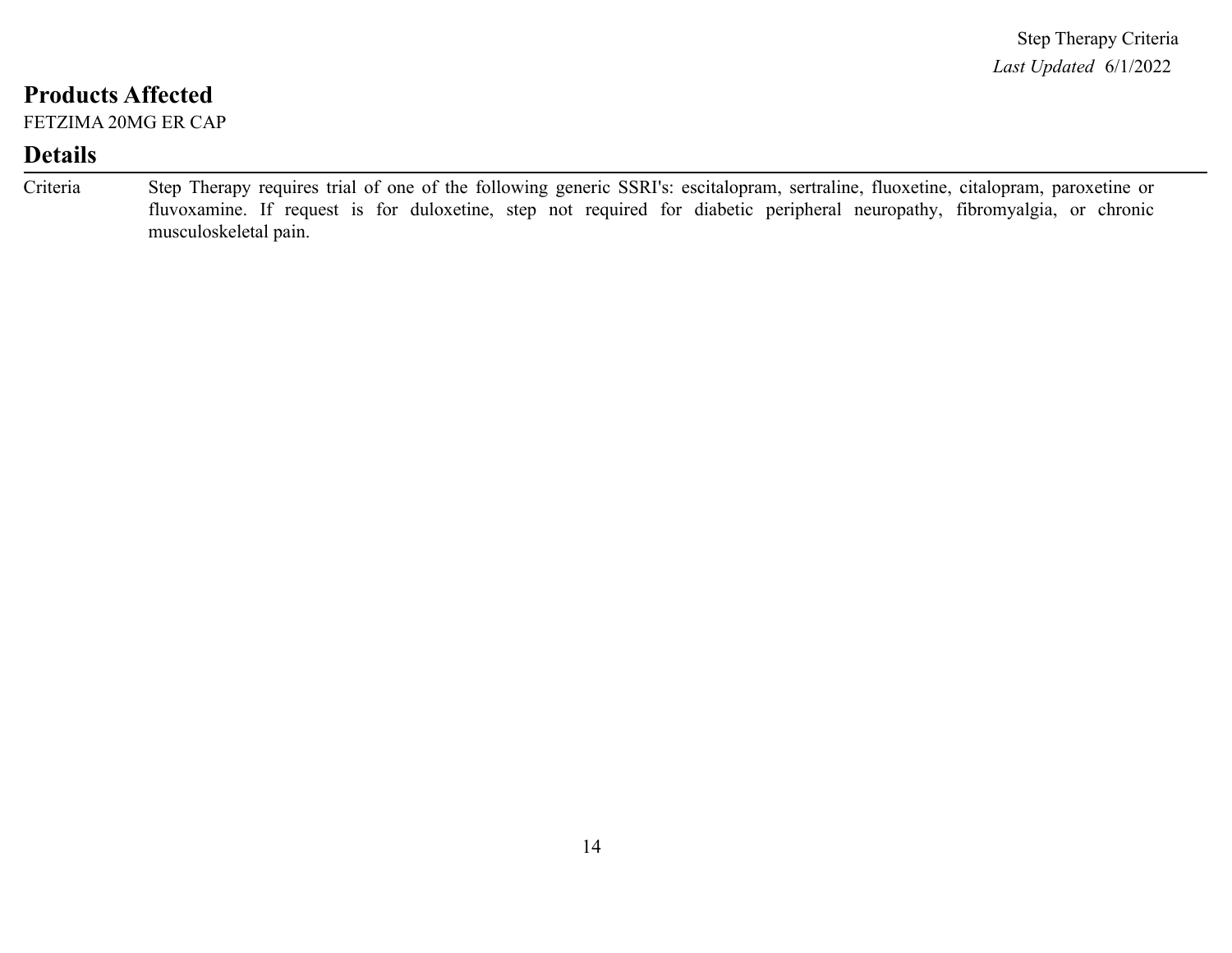FETZIMA 40MG ER CAP

| Criteria | Step Therapy requires trial of one of the following generic SSRI's: escitalopram, sertraline, fluoxetine, citalopram, paroxetine or |
|----------|-------------------------------------------------------------------------------------------------------------------------------------|
|          | fluvoxamine. If request is for duloxetine, step not required for diabetic peripheral neuropathy, fibromyalgia, or chronic           |
|          | musculoskeletal pain.                                                                                                               |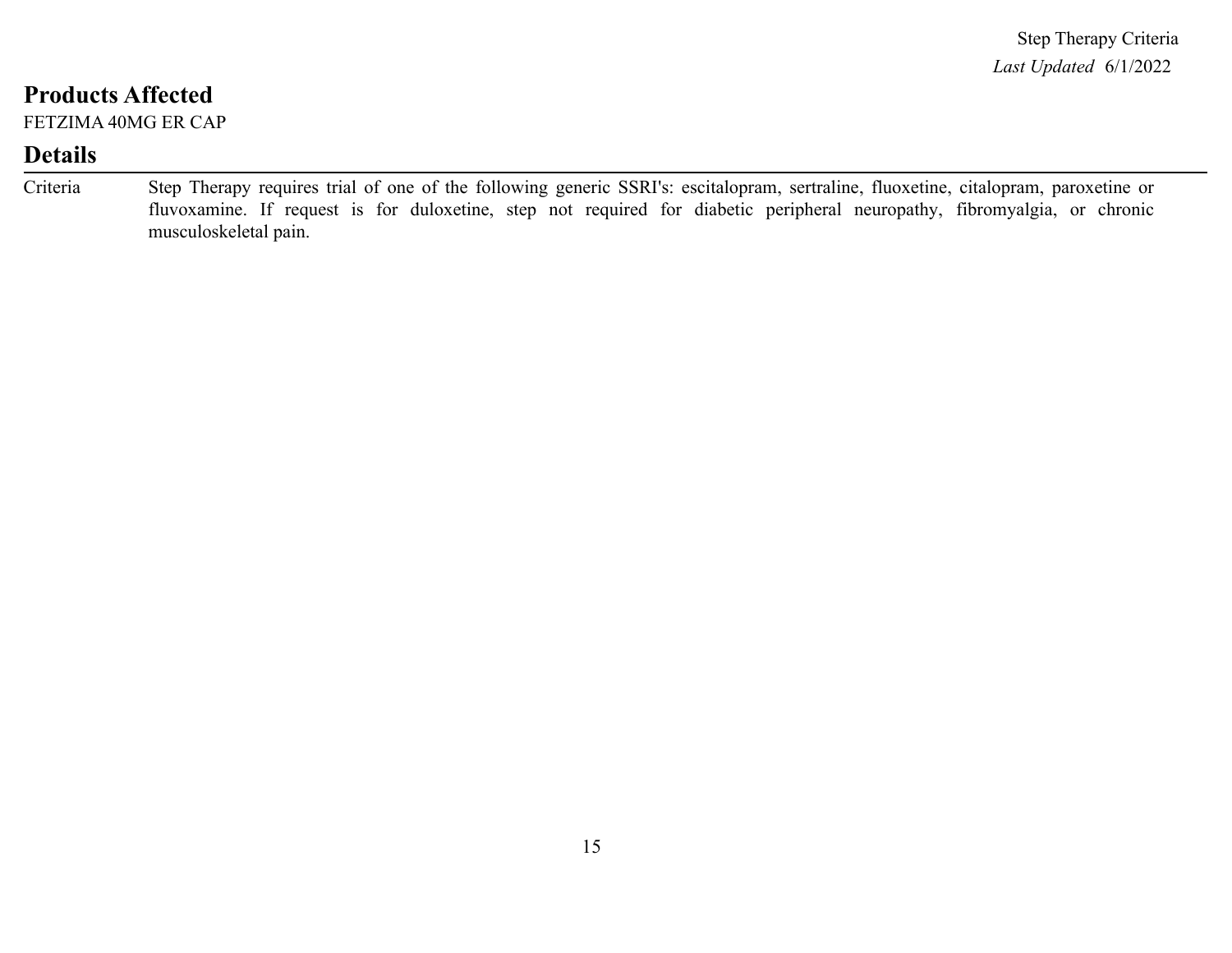FETZIMA 80MG ER CAP

| Criteria | Step Therapy requires trial of one of the following generic SSRI's: escitalopram, sertraline, fluoxetine, citalopram, paroxetine or |
|----------|-------------------------------------------------------------------------------------------------------------------------------------|
|          | fluvoxamine. If request is for duloxetine, step not required for diabetic peripheral neuropathy, fibromyalgia, or chronic           |
|          | musculoskeletal pain.                                                                                                               |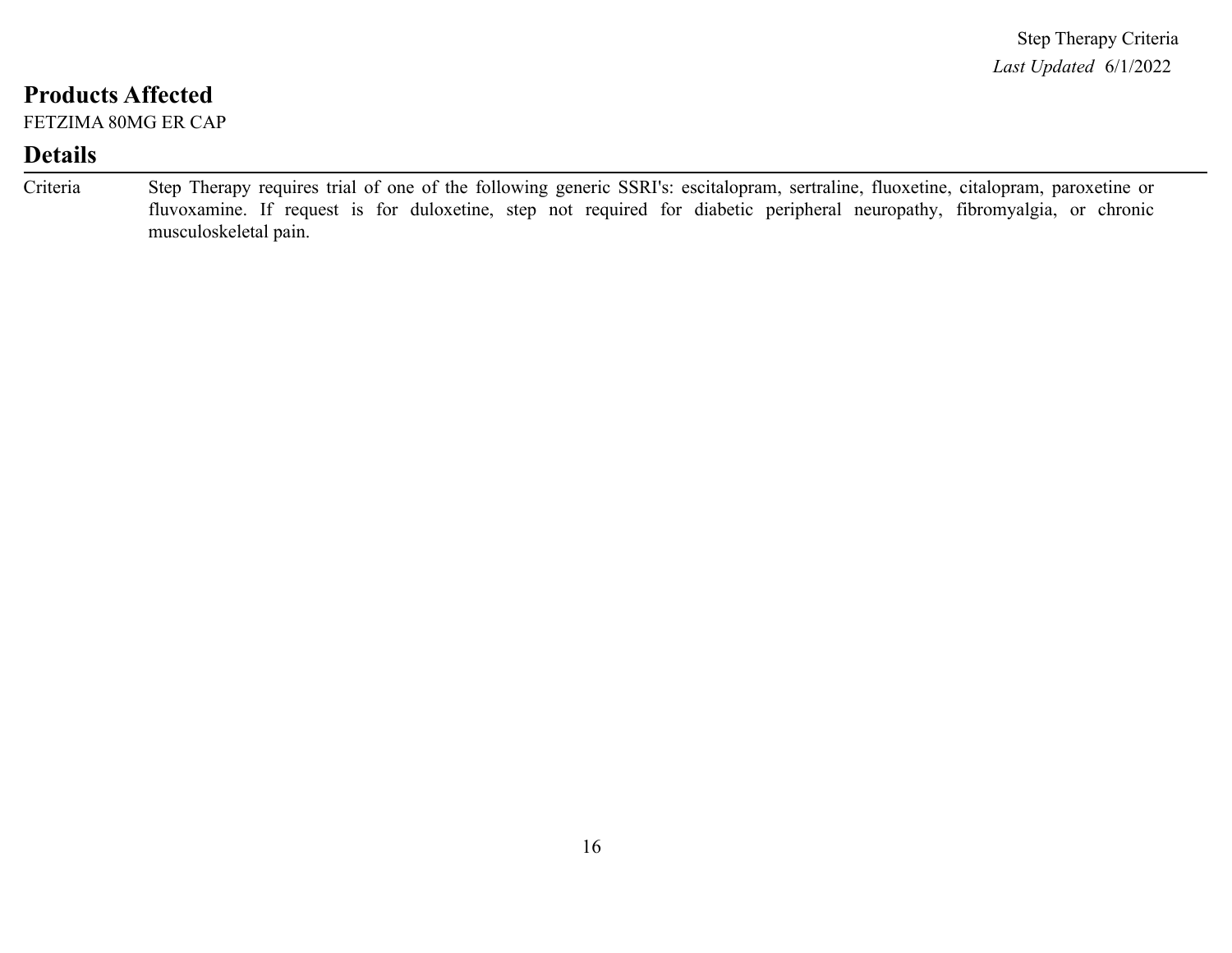FETZIMA PACK

| Criteria | Step Therapy requires trial of one of the following generic SSRI's: escitalopram, sertraline, fluoxetine, citalopram, paroxetine or |
|----------|-------------------------------------------------------------------------------------------------------------------------------------|
|          | fluvoxamine. If request is for duloxetine, step not required for diabetic peripheral neuropathy, fibromyalgia, or chronic           |
|          | musculoskeletal pain.                                                                                                               |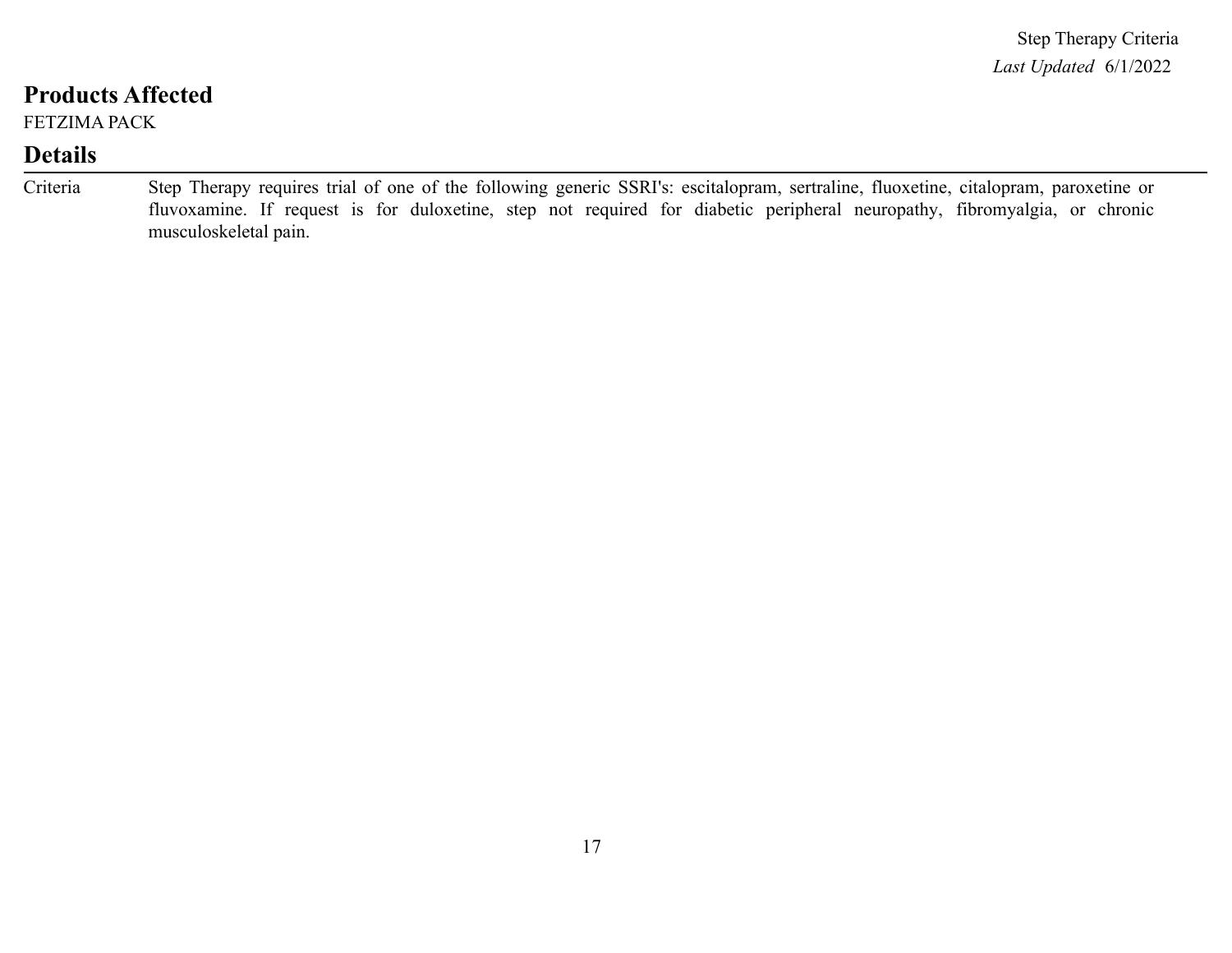LEVALBUTEROL 45MCG INHALER

# **Details**

Criteria Step Therapy requires trial of VENTOLIN HFA.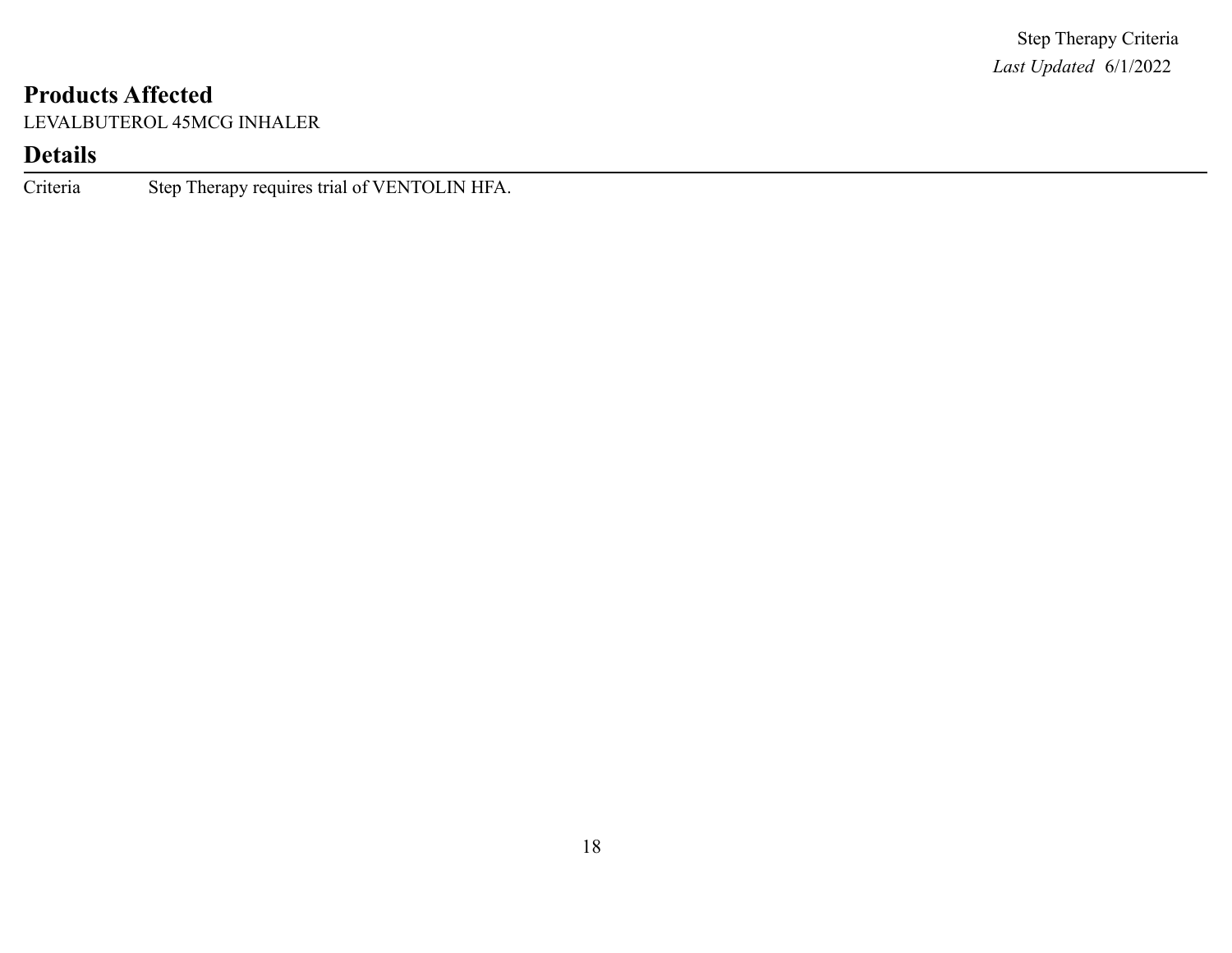LIVALO 1MG TAB

### **Details**

Criteria Step Therapy requires trial of one (1) generic formulary statin.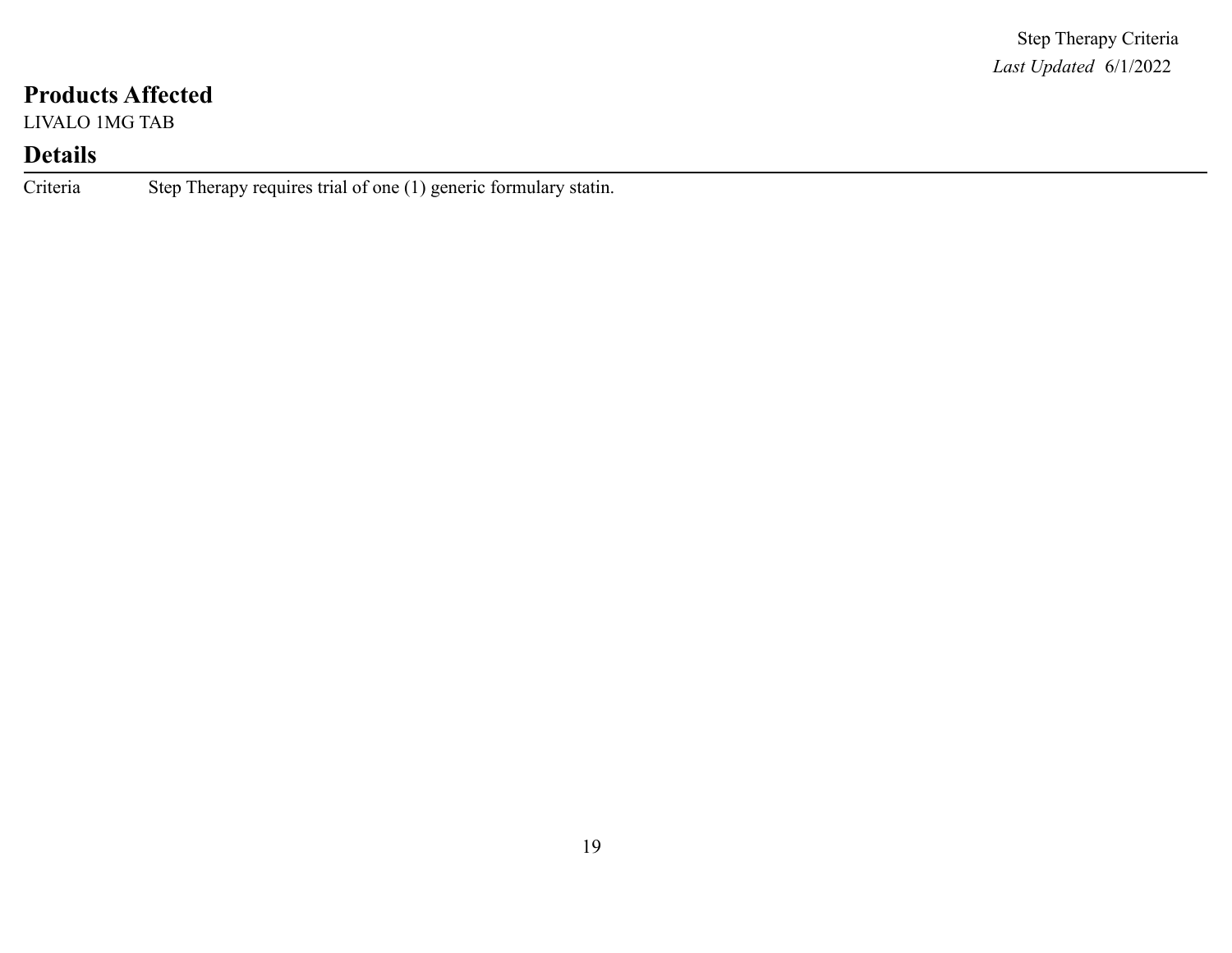LIVALO 2MG TAB

### **Details**

Criteria Step Therapy requires trial of one (1) generic formulary statin.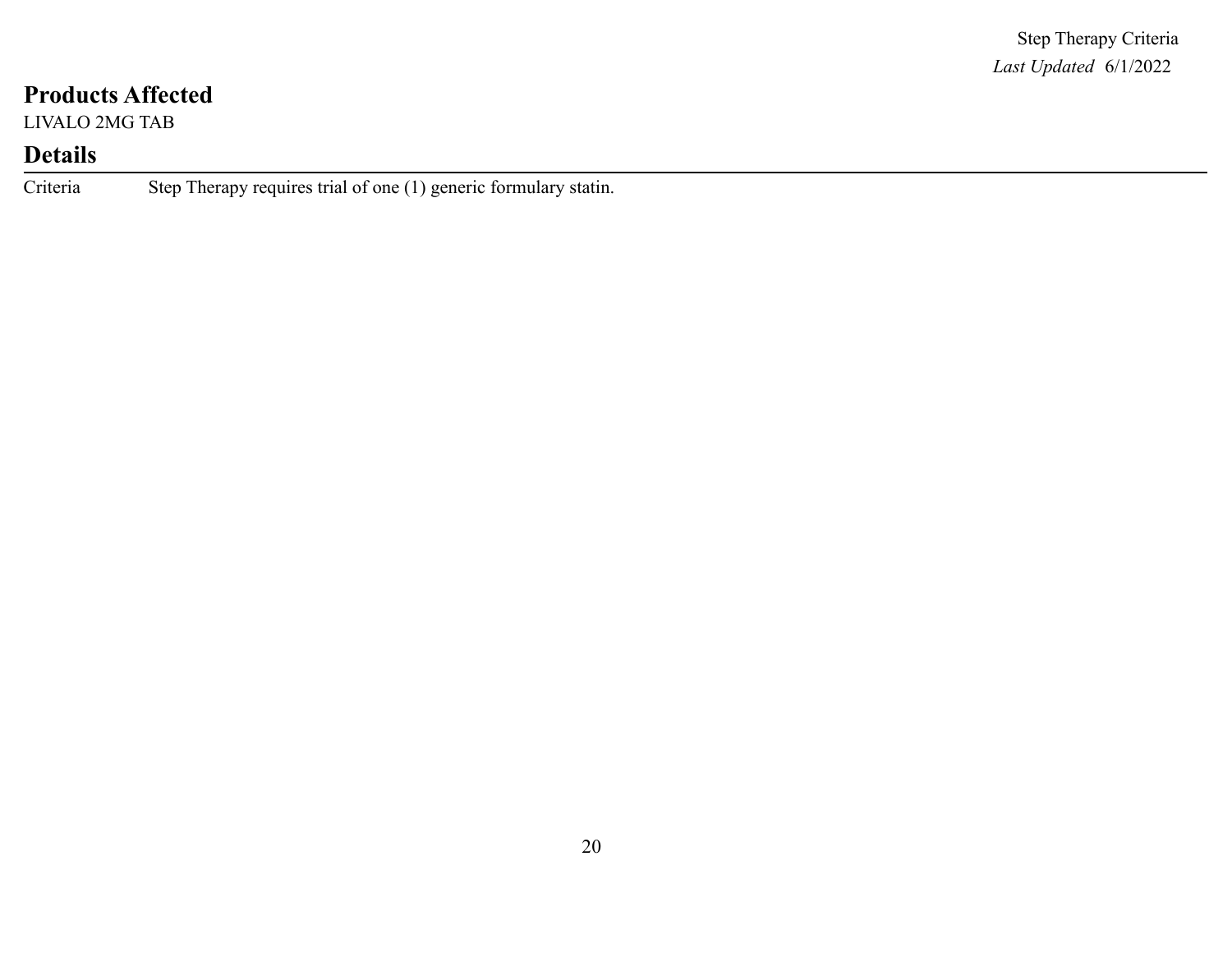LIVALO 4MG TAB

### **Details**

Criteria Step Therapy requires trial of one (1) generic formulary statin.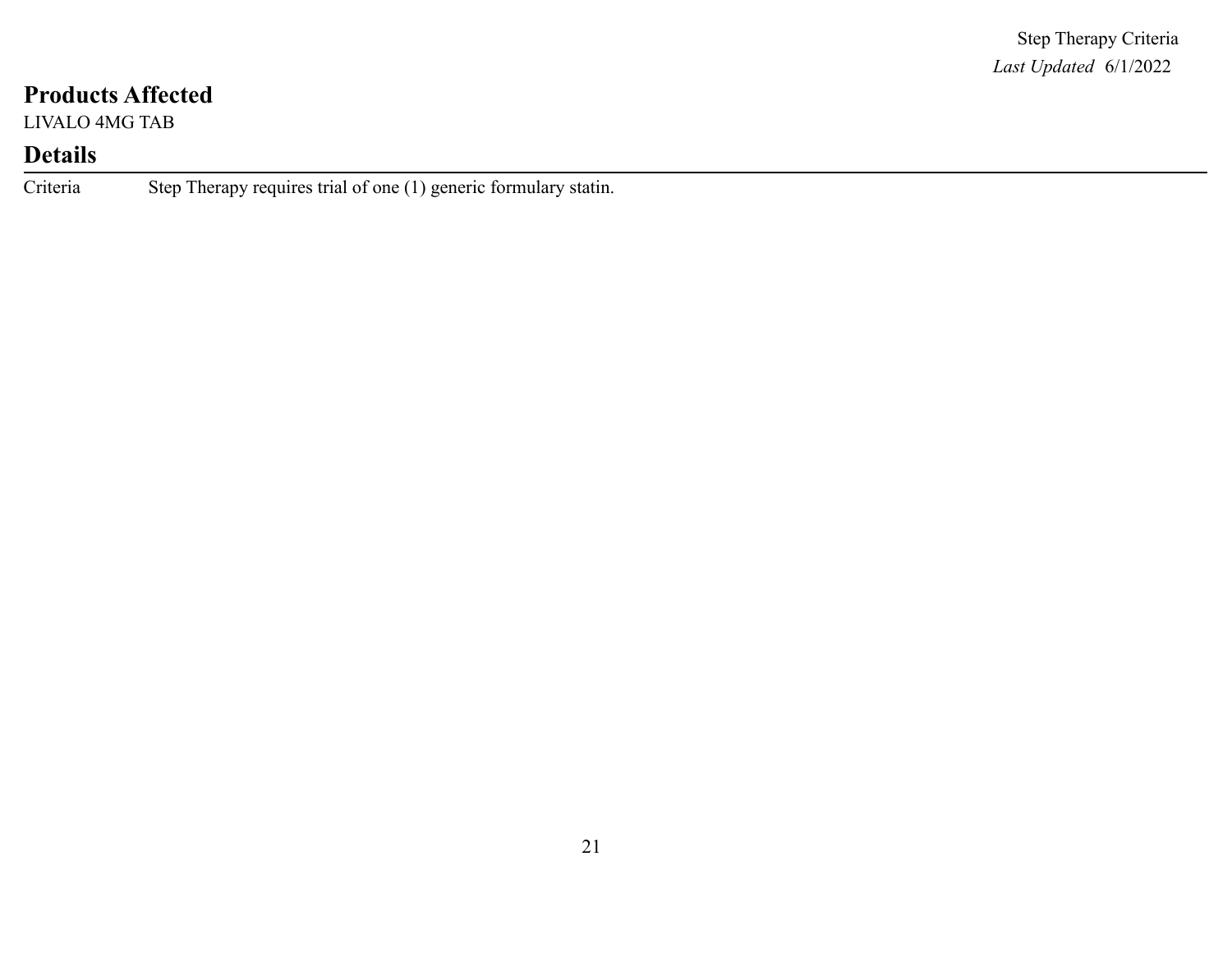LONHALA 25MCG/ML INH SOLN

# **Details**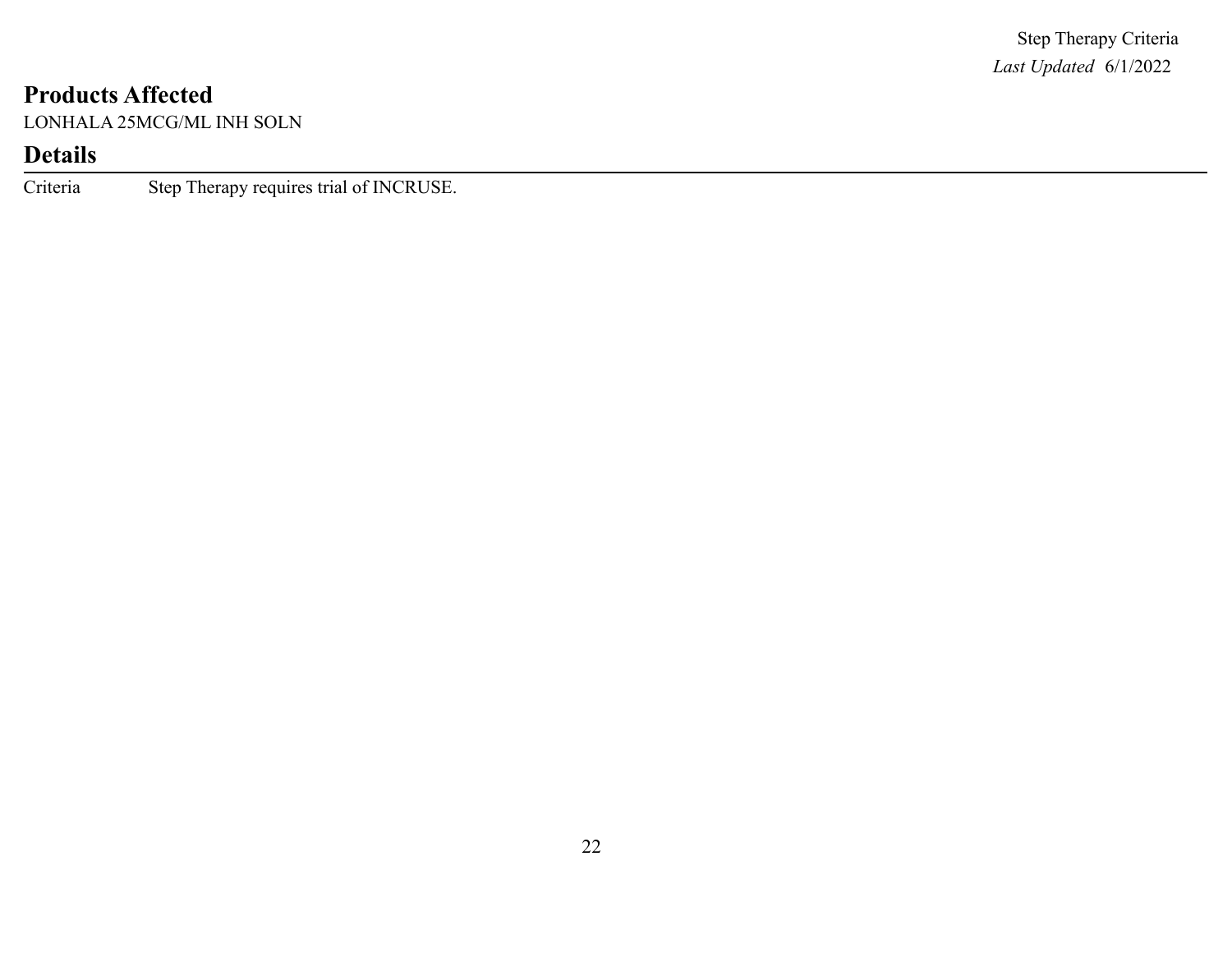SPIRIVA RESPIMAT 1.25MCG/ACT INH

#### **Details**

Criteria Step Therapy requires trial of ADVAIR (HFA or Diskus), BREO, DULERA, or SYMBICORT.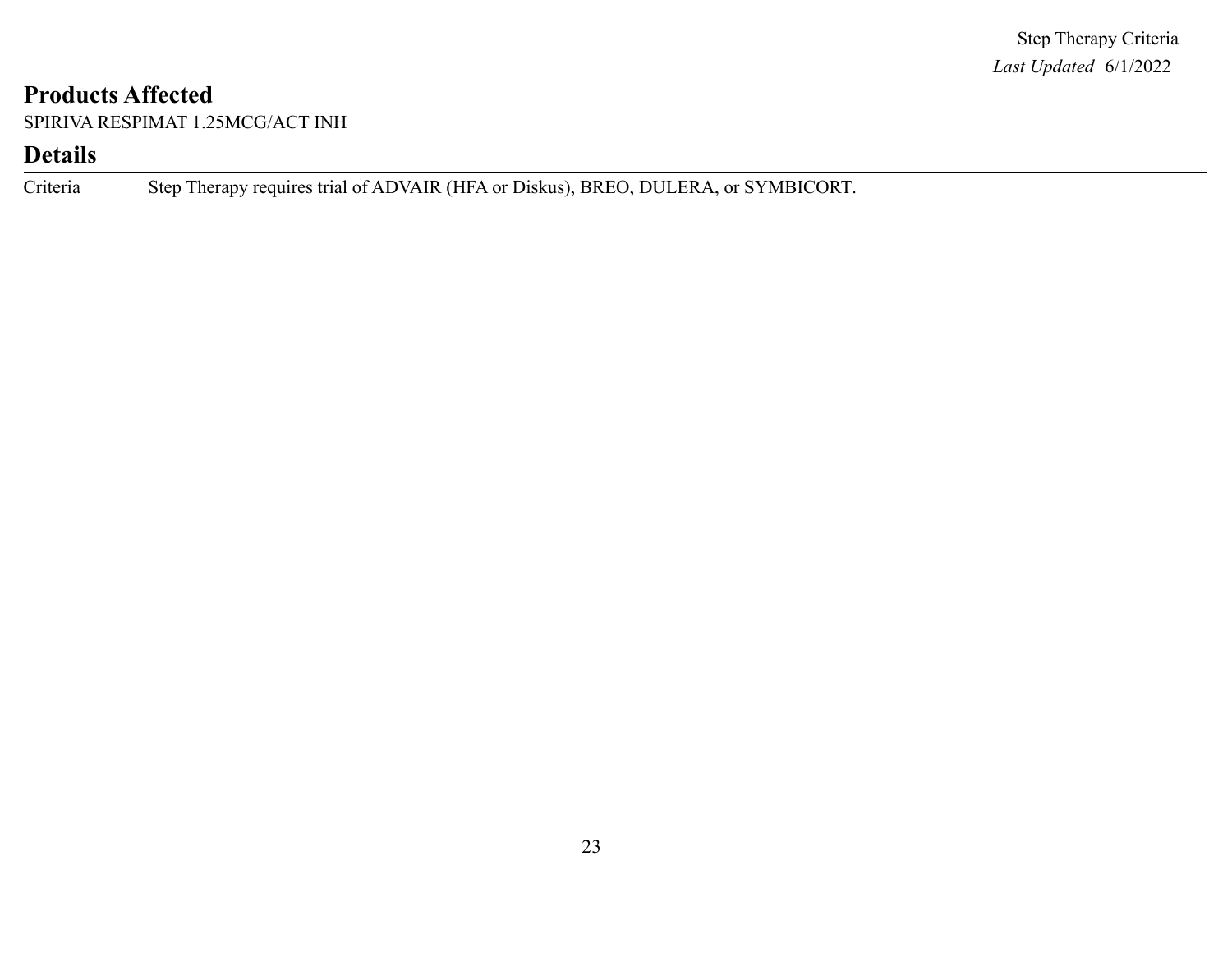SYMPAZAN 10MG ORAL FILM

# **Details**

Criteria Step therapy requires trial of generic clobazam tablets.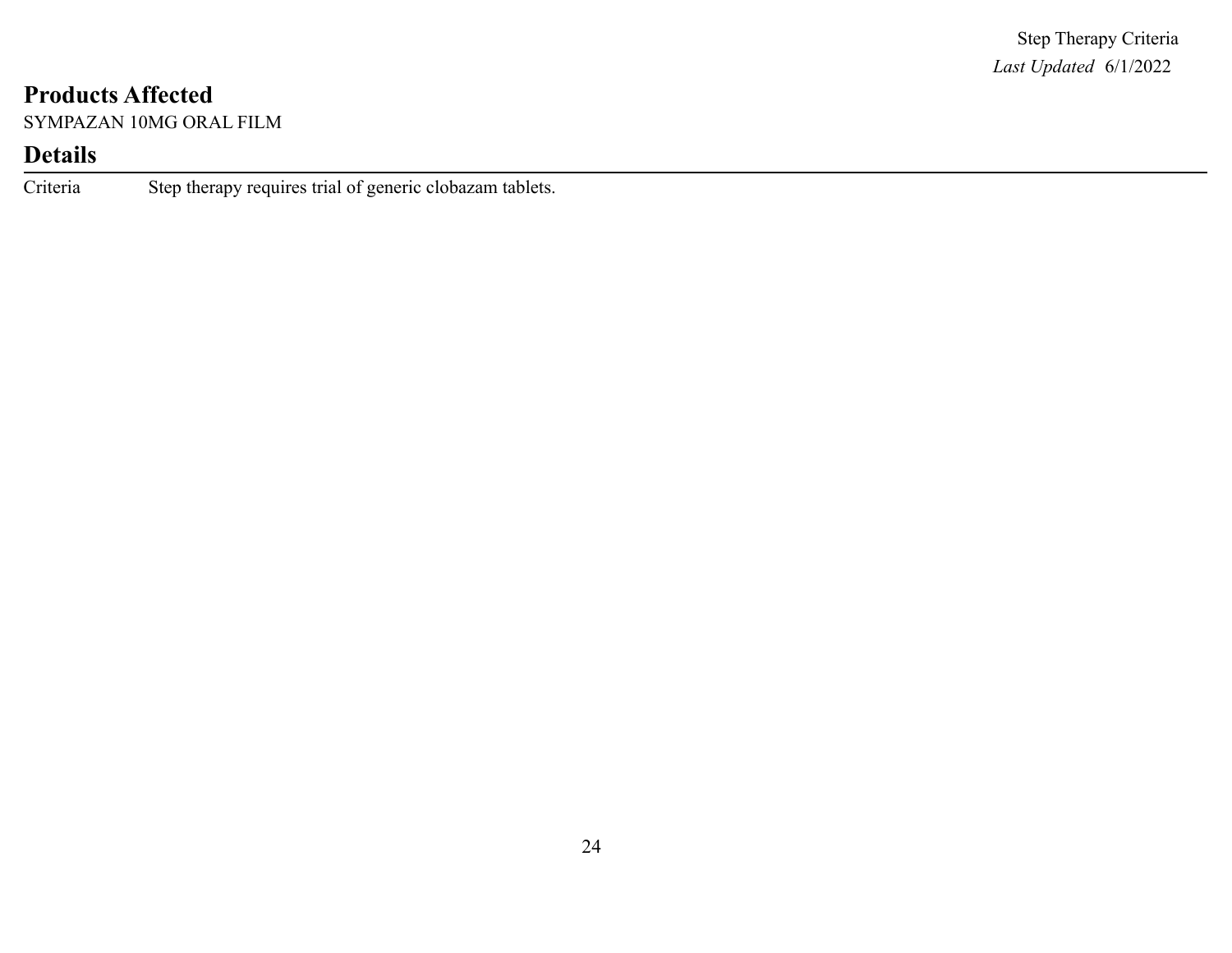SYMPAZAN 20MG ORAL FILM

# **Details**

Criteria Step therapy requires trial of generic clobazam tablets.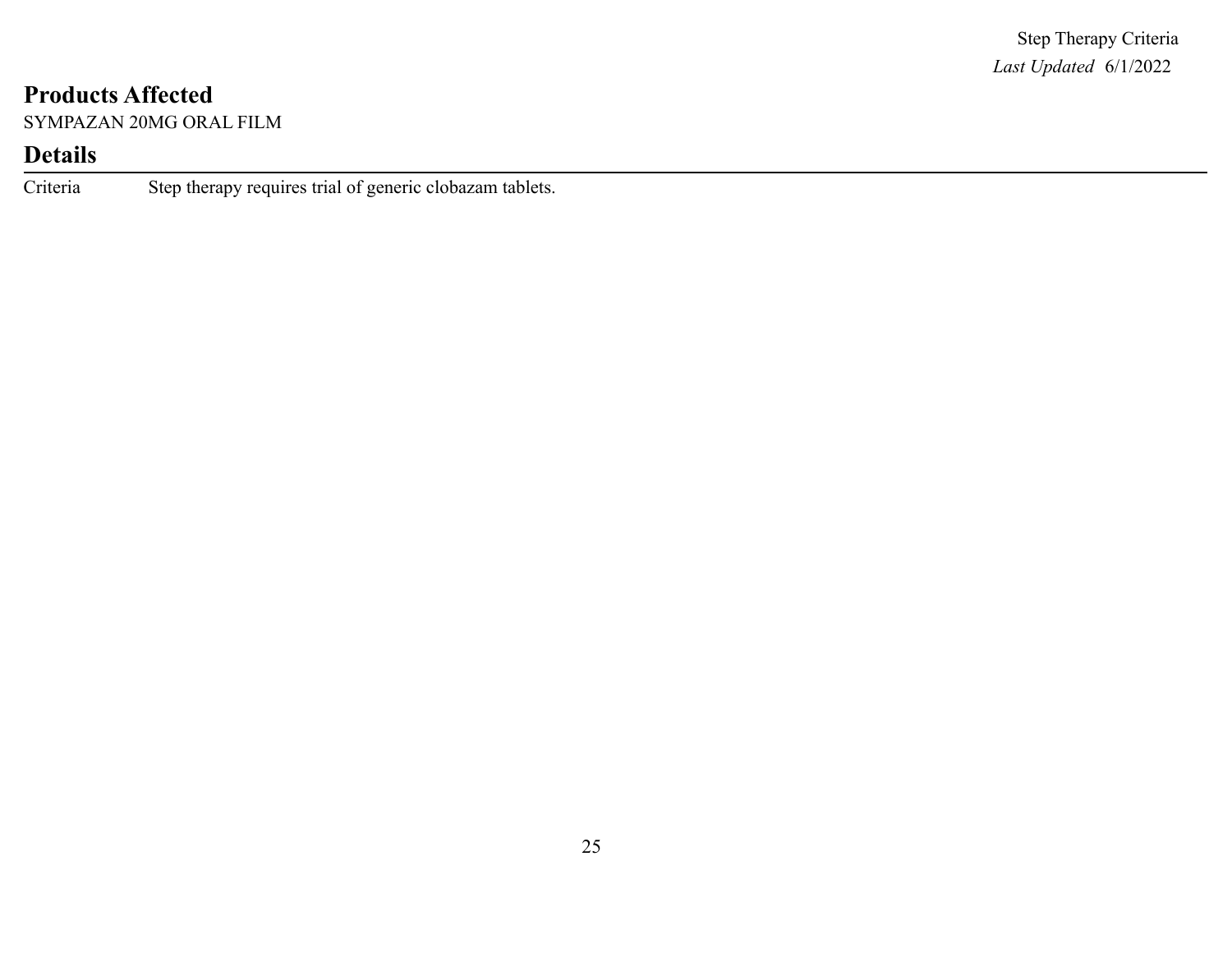SYMPAZAN 5MG ORAL FILM

# **Details**

Criteria Step therapy requires trial of generic clobazam tablets.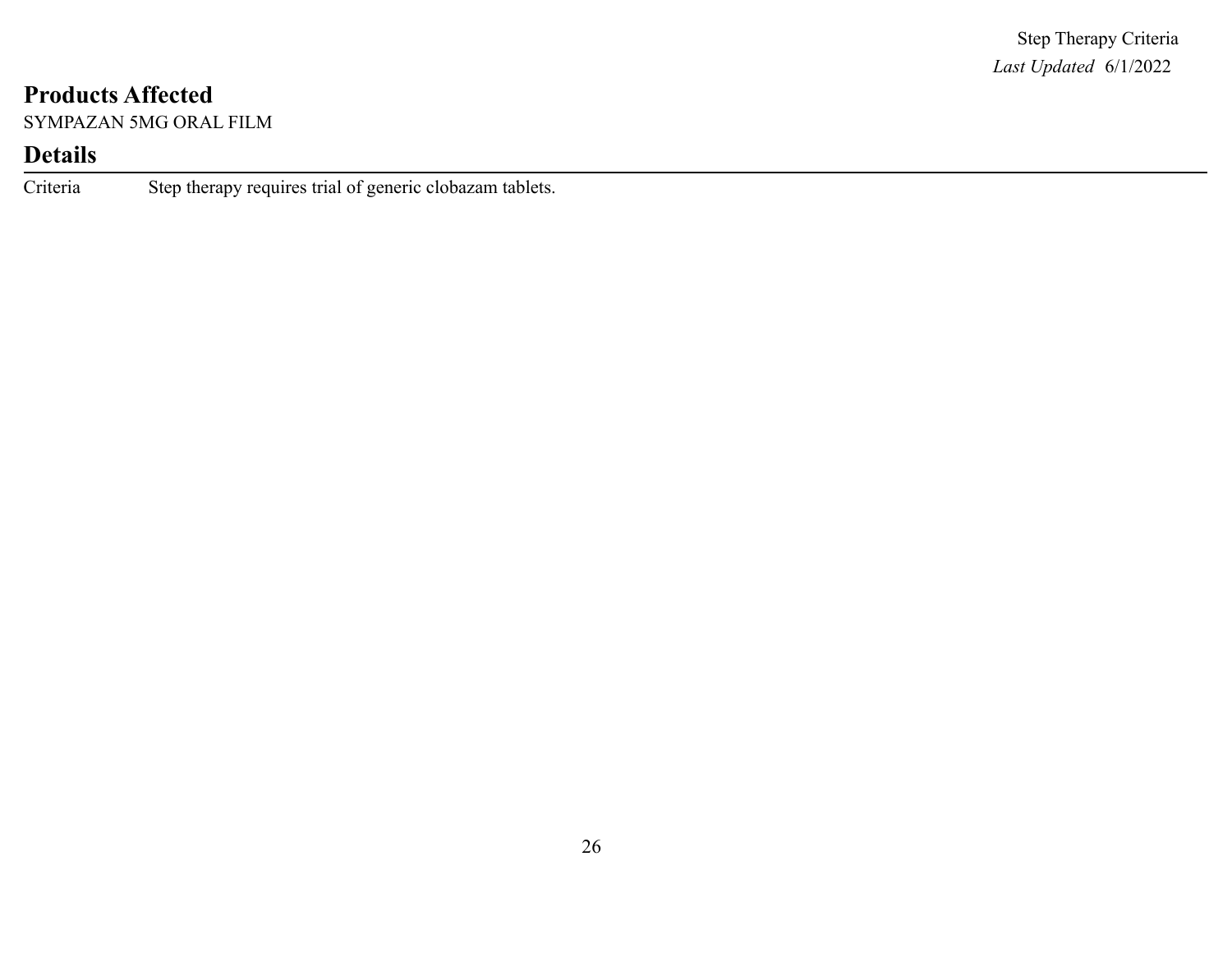TRINTELLIX 10MG TAB

| Criteria | Step Therapy requires trial of one of the following generic SSRI's: escitalopram, sertraline, fluoxetine, citalopram, paroxetine or |
|----------|-------------------------------------------------------------------------------------------------------------------------------------|
|          | fluvoxamine. If request is for duloxetine, step not required for diabetic peripheral neuropathy, fibromyalgia, or chronic           |
|          | musculoskeletal pain.                                                                                                               |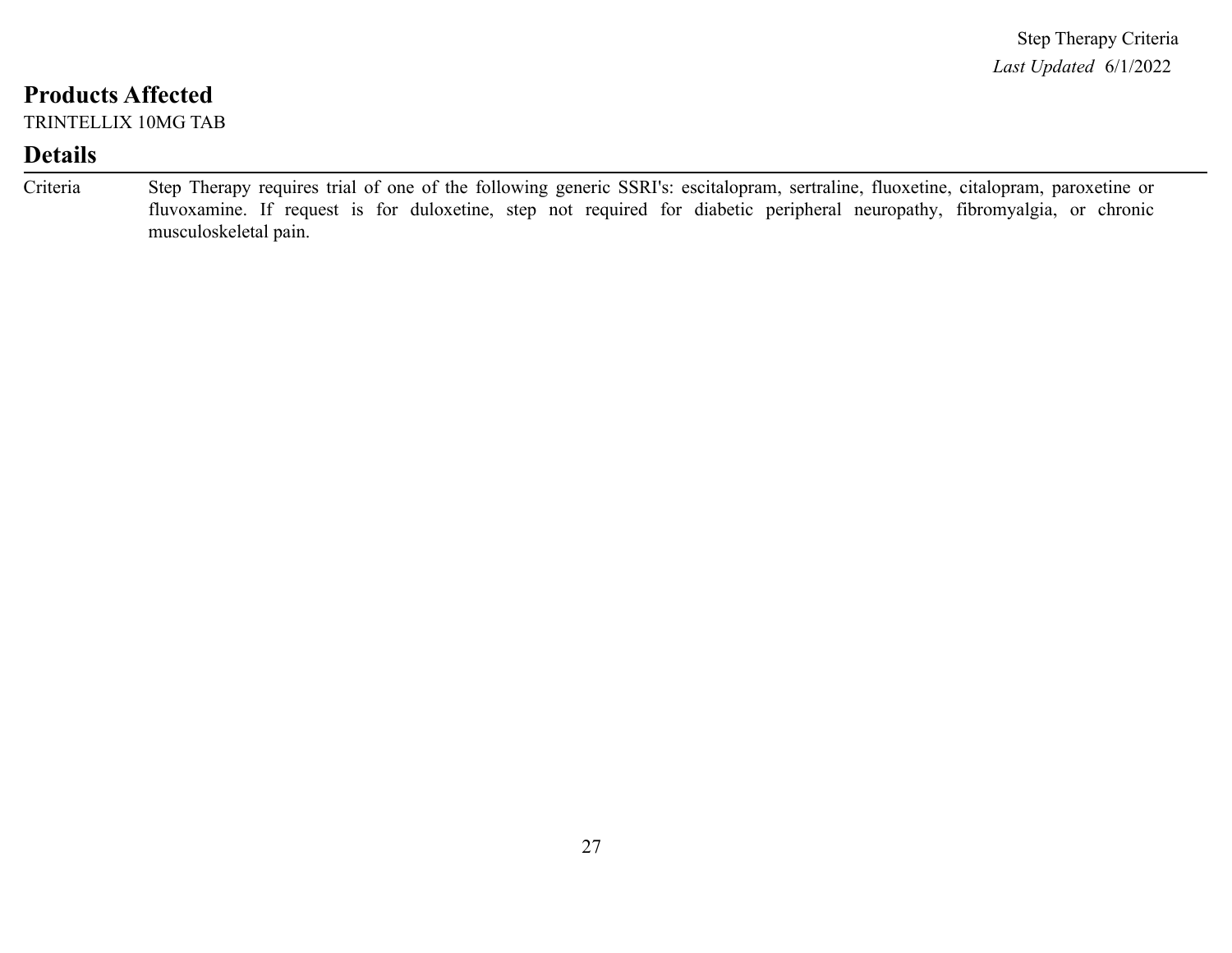TRINTELLIX 20MG TAB

| Criteria | Step Therapy requires trial of one of the following generic SSRI's: escitalopram, sertraline, fluoxetine, citalopram, paroxetine or |
|----------|-------------------------------------------------------------------------------------------------------------------------------------|
|          | fluvoxamine. If request is for duloxetine, step not required for diabetic peripheral neuropathy, fibromyalgia, or chronic           |
|          | musculoskeletal pain.                                                                                                               |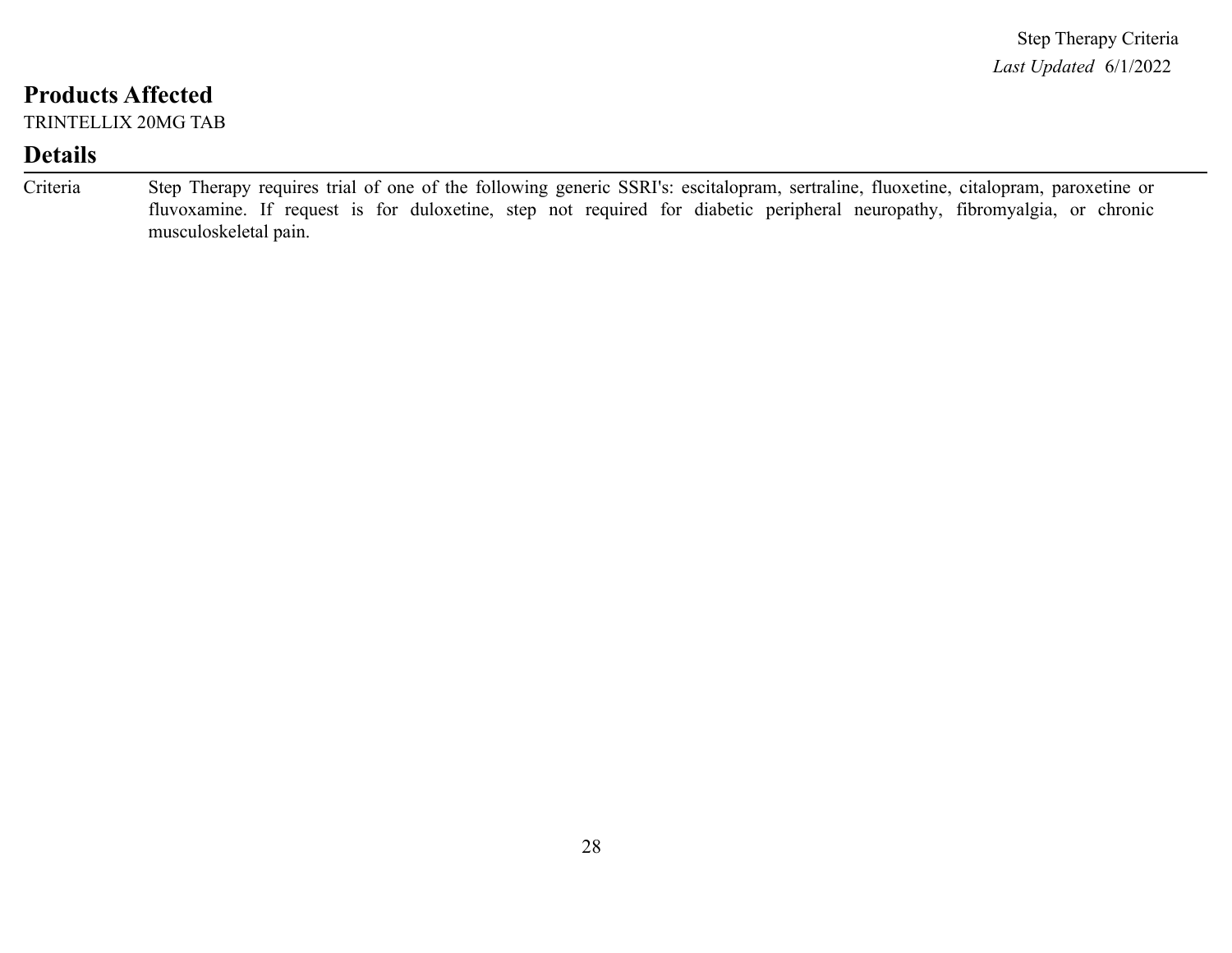TRINTELLIX 5MG TAB

| Criteria | Step Therapy requires trial of one of the following generic SSRI's: escitalopram, sertraline, fluoxetine, citalopram, paroxetine or |
|----------|-------------------------------------------------------------------------------------------------------------------------------------|
|          | fluvoxamine. If request is for duloxetine, step not required for diabetic peripheral neuropathy, fibromyalgia, or chronic           |
|          | musculoskeletal pain.                                                                                                               |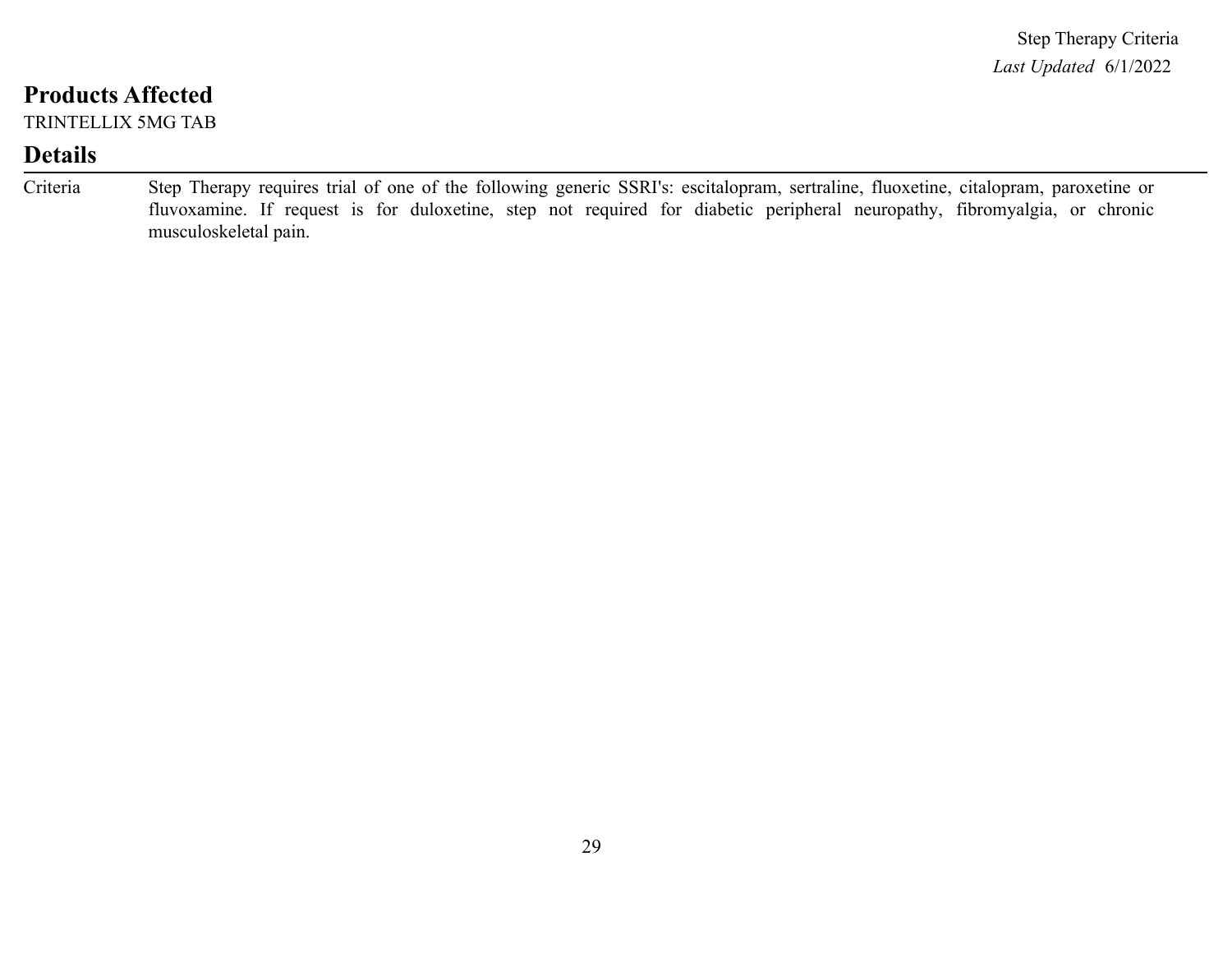VIIBRYD 10/20MG STARTER PACK

| Criteria | Step Therapy requires trial of one of the following generic SSRI's: escitalopram, sertraline, fluoxetine, citalopram, paroxetine or |  |  |  |  |  |
|----------|-------------------------------------------------------------------------------------------------------------------------------------|--|--|--|--|--|
|          | fluvoxamine. If request is for duloxetine, step not required for diabetic peripheral neuropathy, fibromyalgia, or chronic           |  |  |  |  |  |
|          | musculoskeletal pain.                                                                                                               |  |  |  |  |  |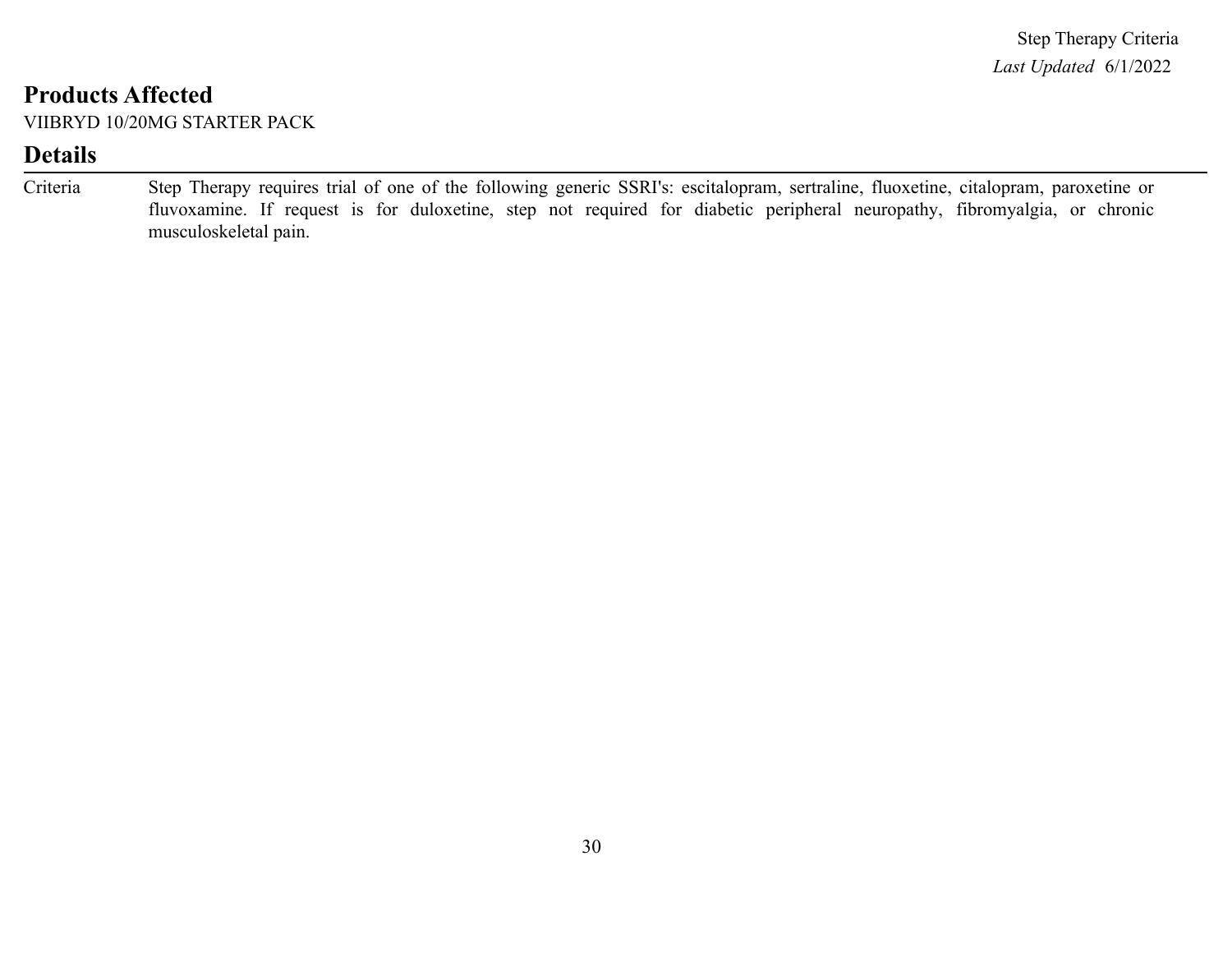VIIBRYD 10MG TAB

| Criteria | Step Therapy requires trial of one of the following generic SSRI's: escitalopram, sertraline, fluoxetine, citalopram, paroxetine or |
|----------|-------------------------------------------------------------------------------------------------------------------------------------|
|          | fluvoxamine. If request is for duloxetine, step not required for diabetic peripheral neuropathy, fibromyalgia, or chronic           |
|          | musculoskeletal pain.                                                                                                               |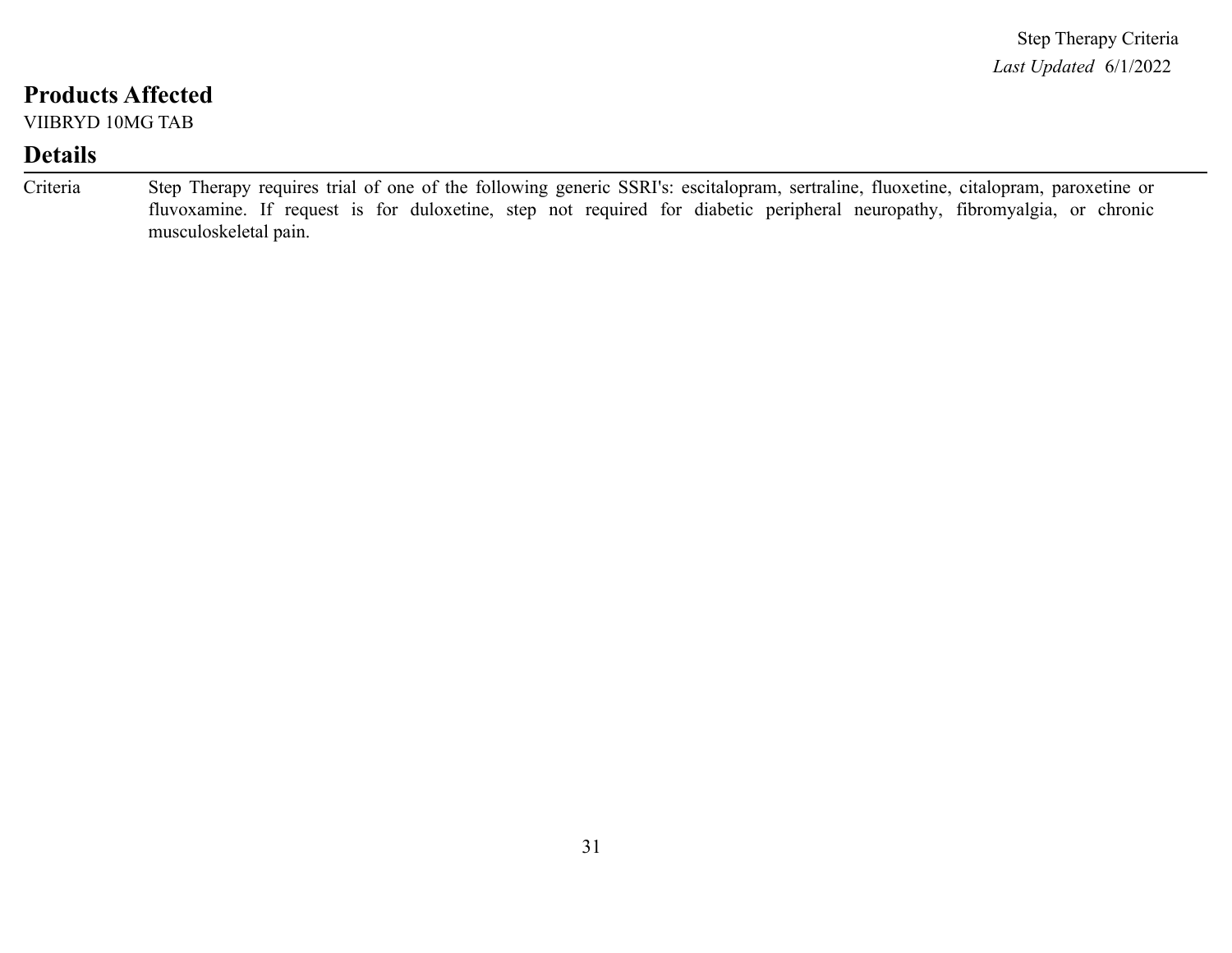VIIBRYD 20MG TAB

| Criteria | Step Therapy requires trial of one of the following generic SSRI's: escitalopram, sertraline, fluoxetine, citalopram, paroxetine or |
|----------|-------------------------------------------------------------------------------------------------------------------------------------|
|          | fluvoxamine. If request is for duloxetine, step not required for diabetic peripheral neuropathy, fibromyalgia, or chronic           |
|          | musculoskeletal pain.                                                                                                               |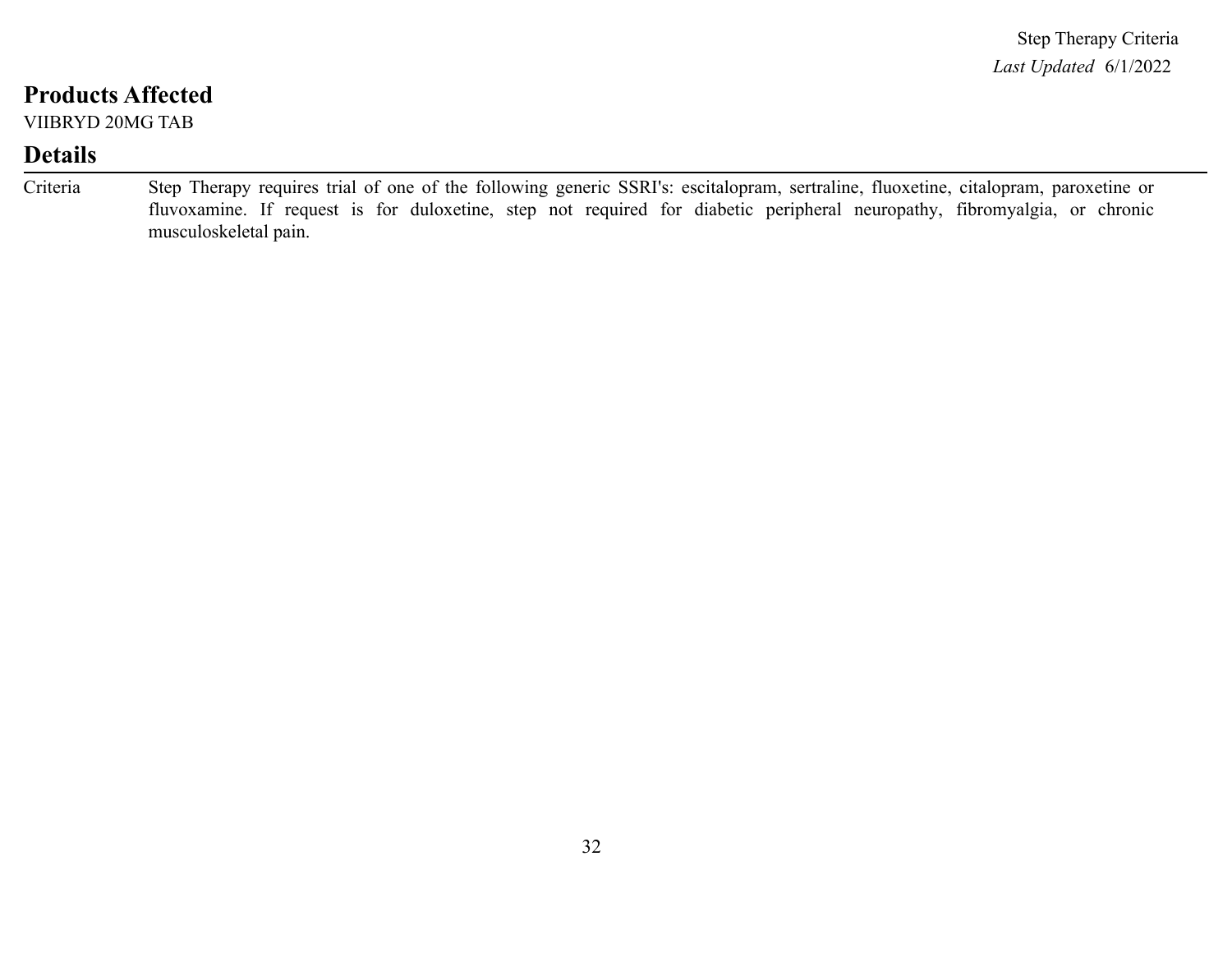VIIBRYD 40MG TAB

| Criteria | Step Therapy requires trial of one of the following generic SSRI's: escitalopram, sertraline, fluoxetine, citalopram, paroxetine or |
|----------|-------------------------------------------------------------------------------------------------------------------------------------|
|          | fluvoxamine. If request is for duloxetine, step not required for diabetic peripheral neuropathy, fibromyalgia, or chronic           |
|          | musculoskeletal pain.                                                                                                               |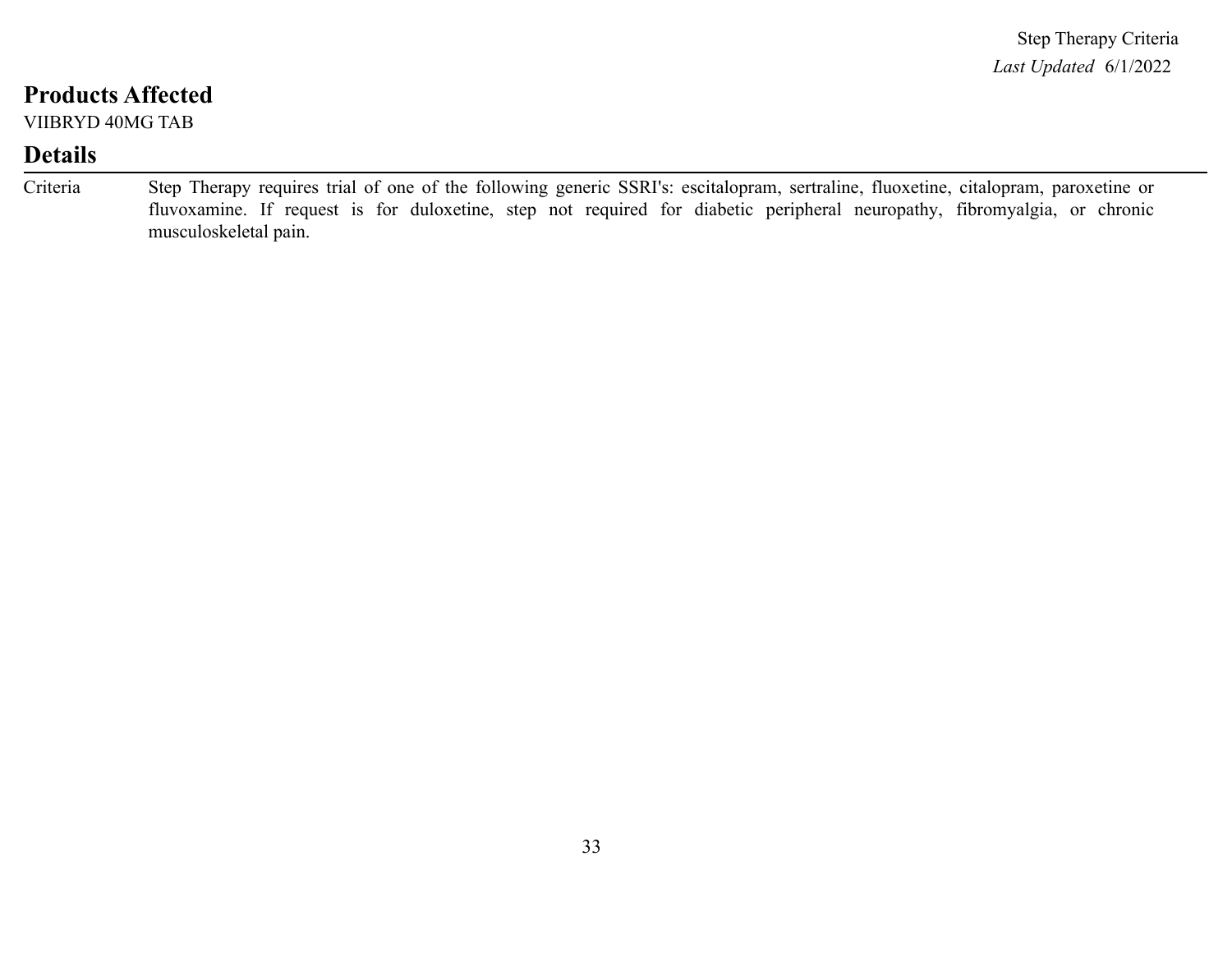XOPENEX 45MCG INHALER

# **Details**

Criteria Step Therapy requires trial of VENTOLIN HFA.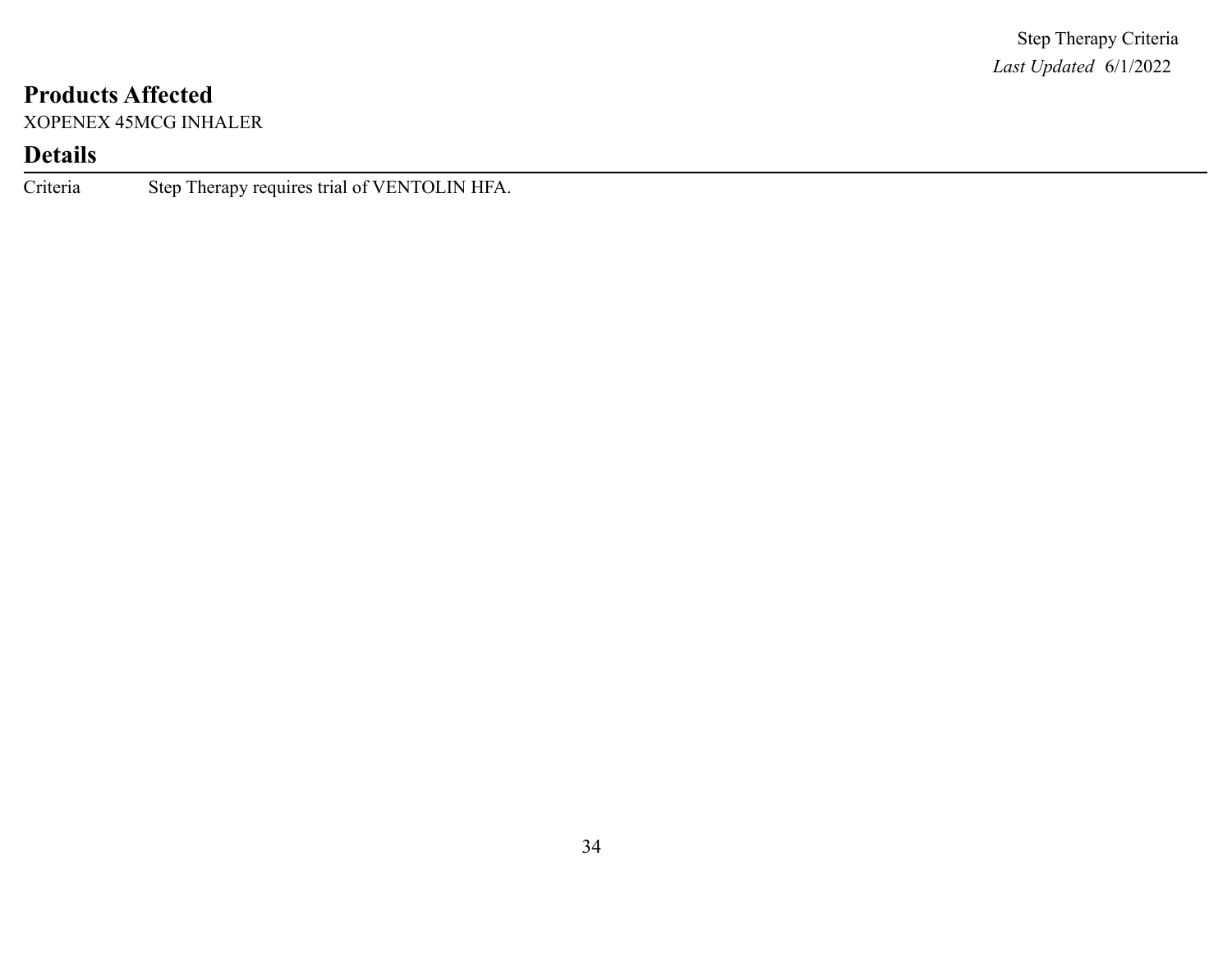ZENPEP 105000-25000-79000UNIT DR CAP

# **Details**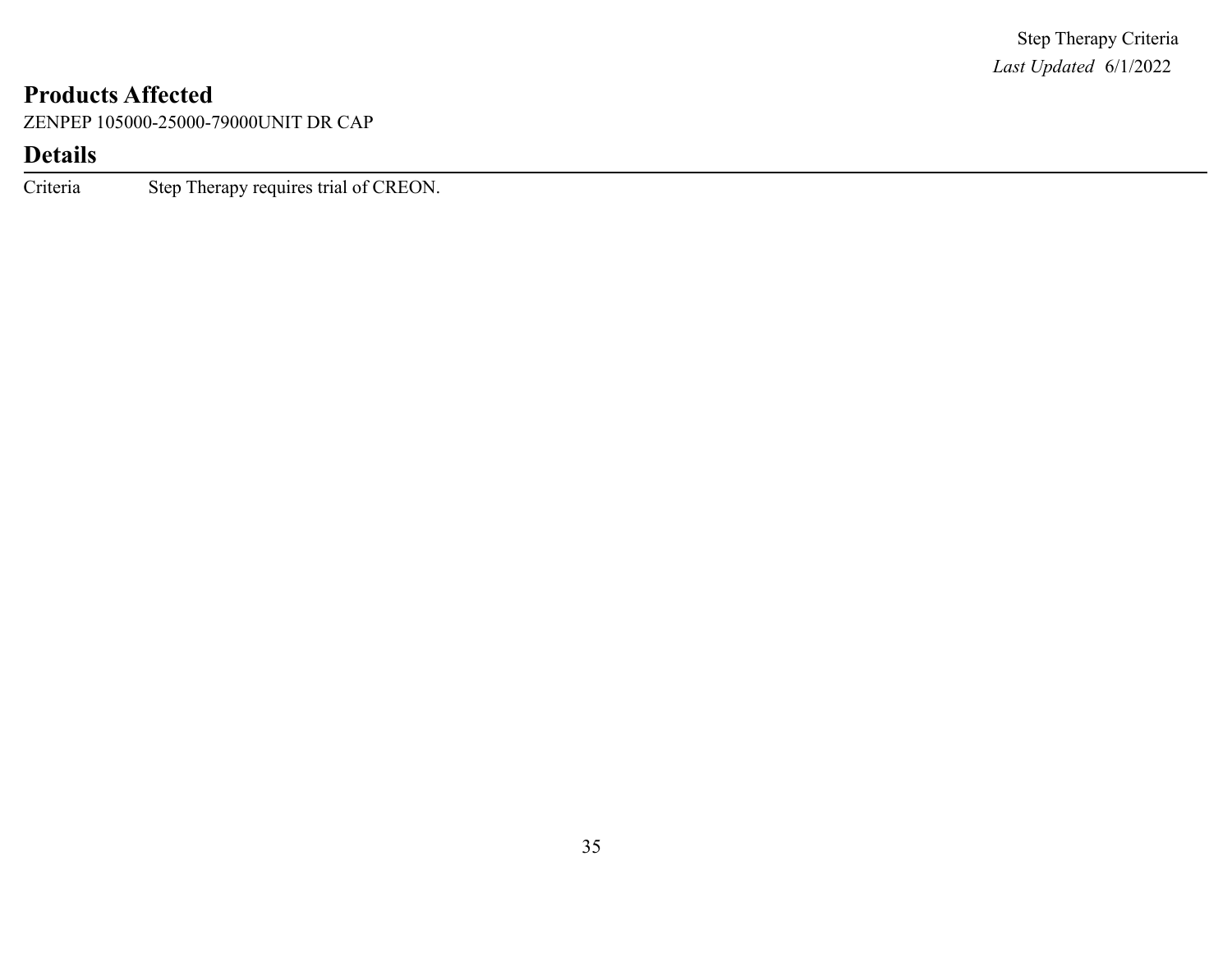ZENPEP 14000-3000-10000UNIT DR CAP

# **Details**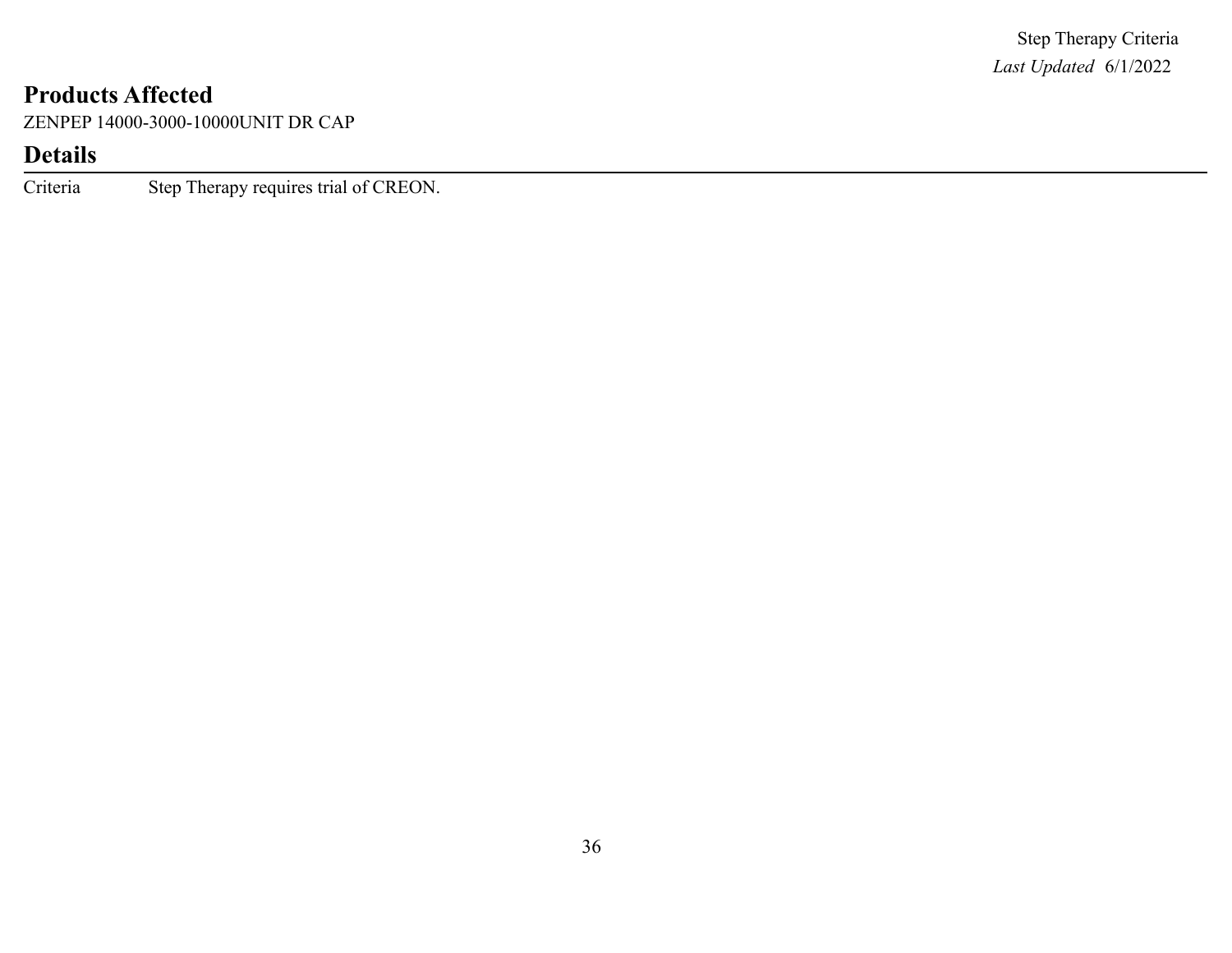ZENPEP 24000-5000-17000UNIT DR CAP

# **Details**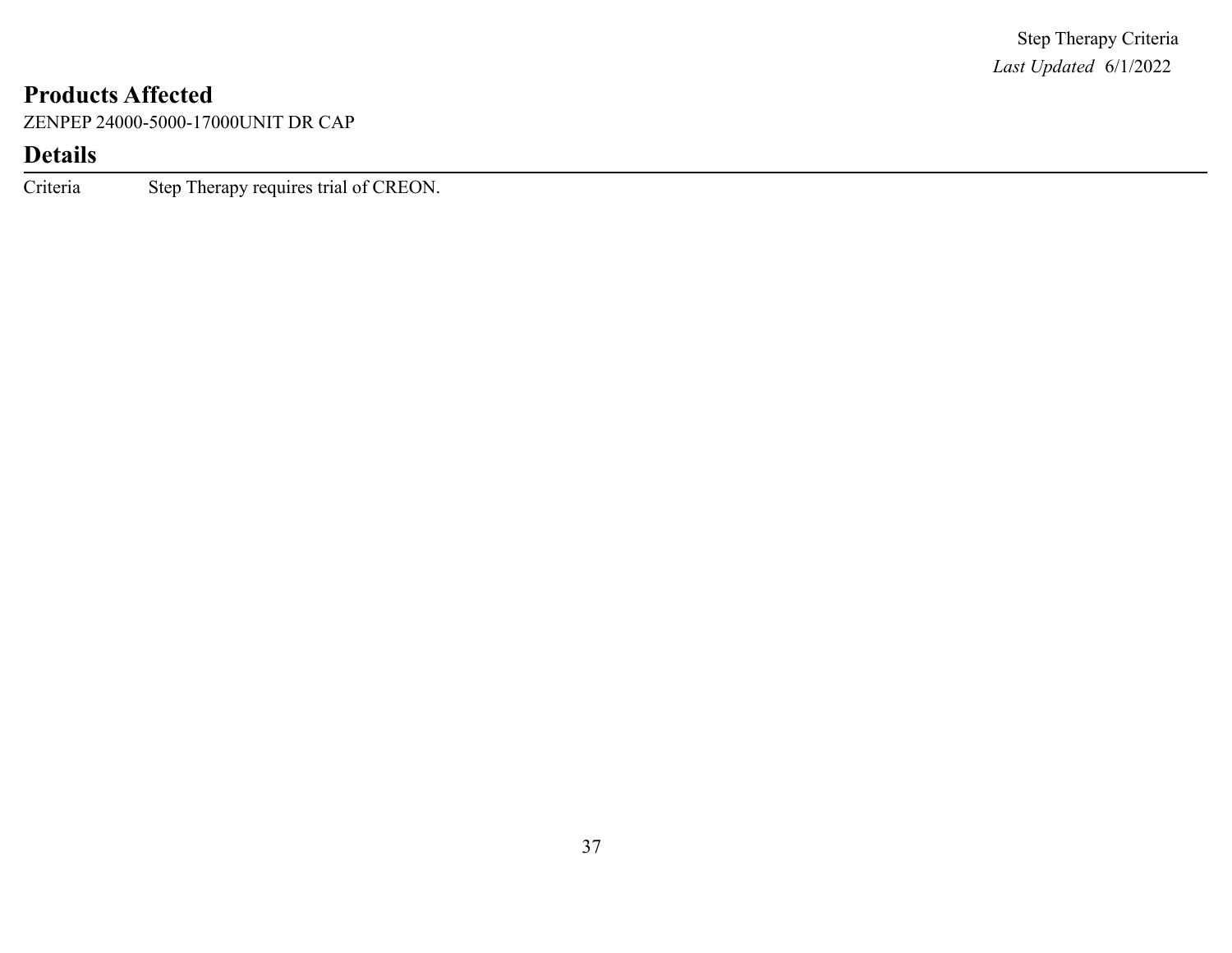ZENPEP 40000-126000-168000UNIT DR CAP

# **Details**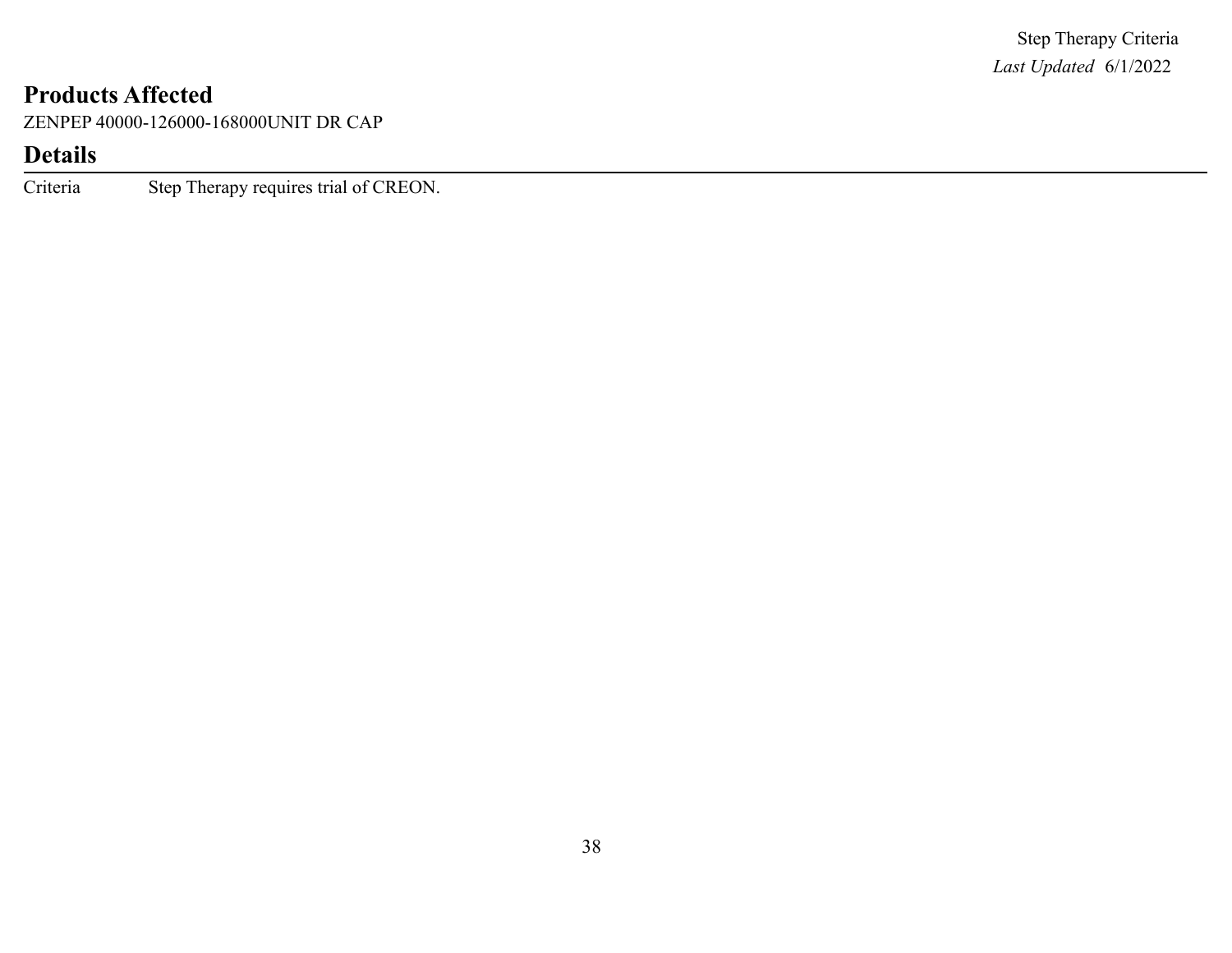ZENPEP 42000-10000-32000UNIT DR CAP

# **Details**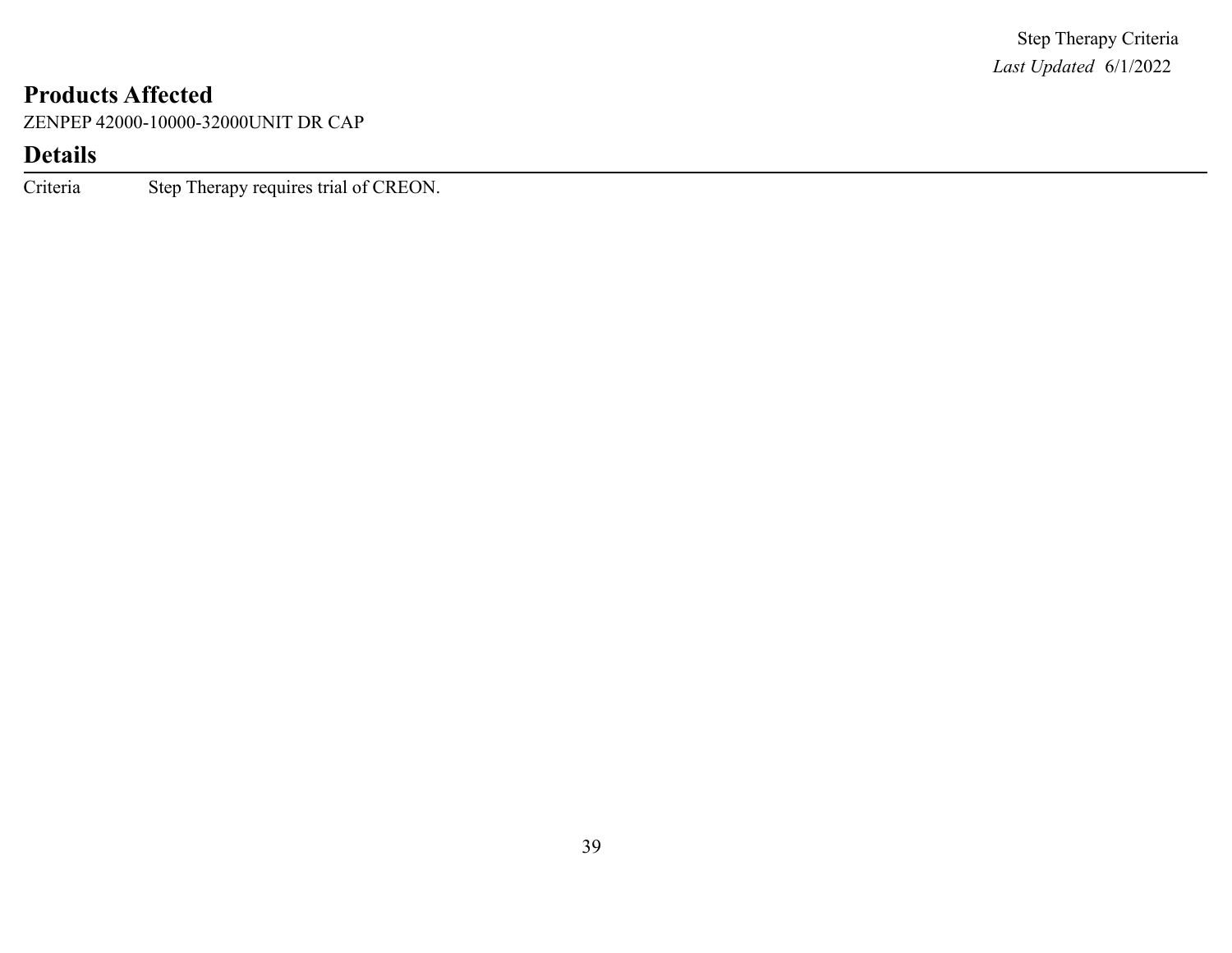ZENPEP 63000-15000-47000UNIT DR CAP

# **Details**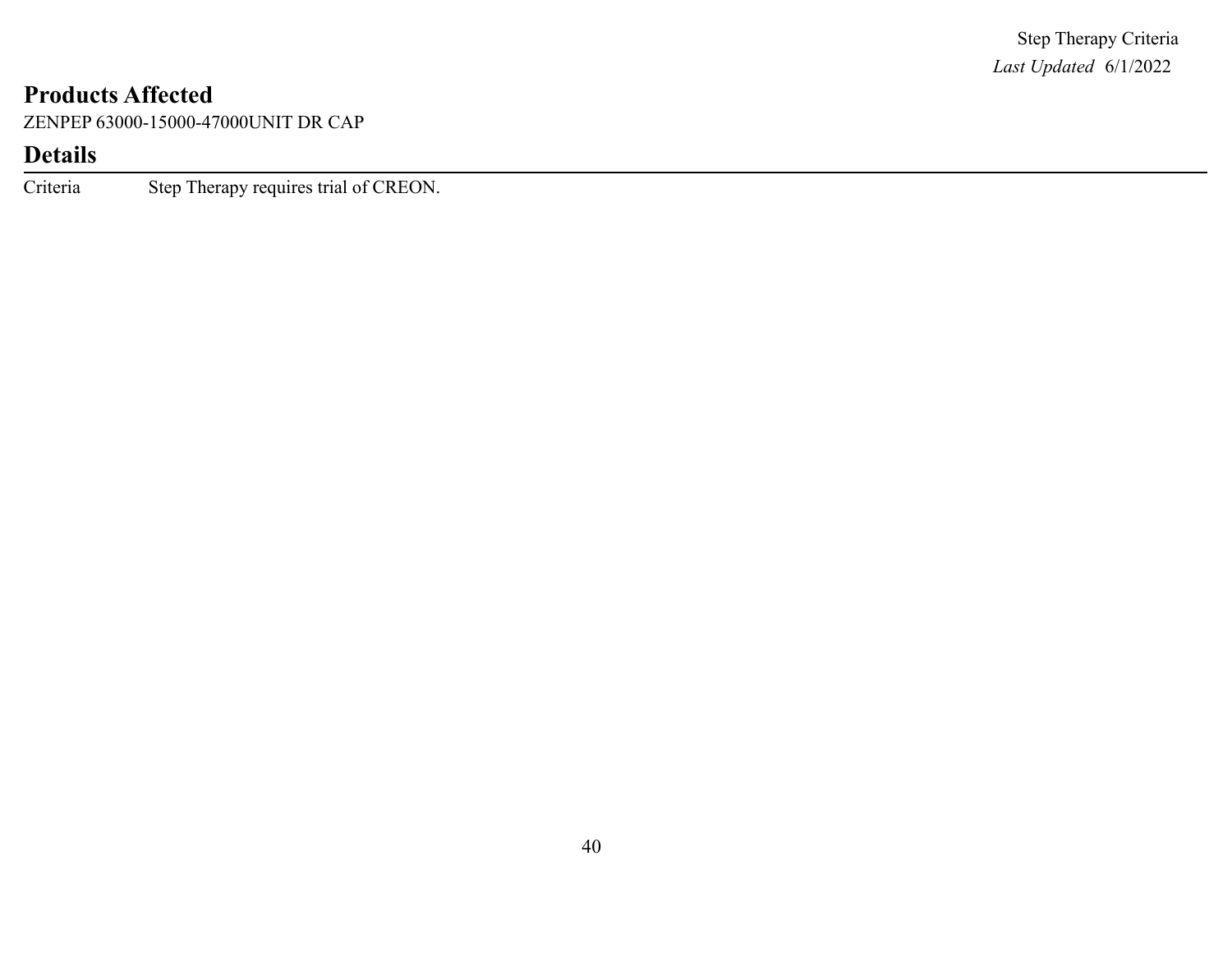ZENPEP 84000-20000-63000UNIT DR CAP

# **Details**